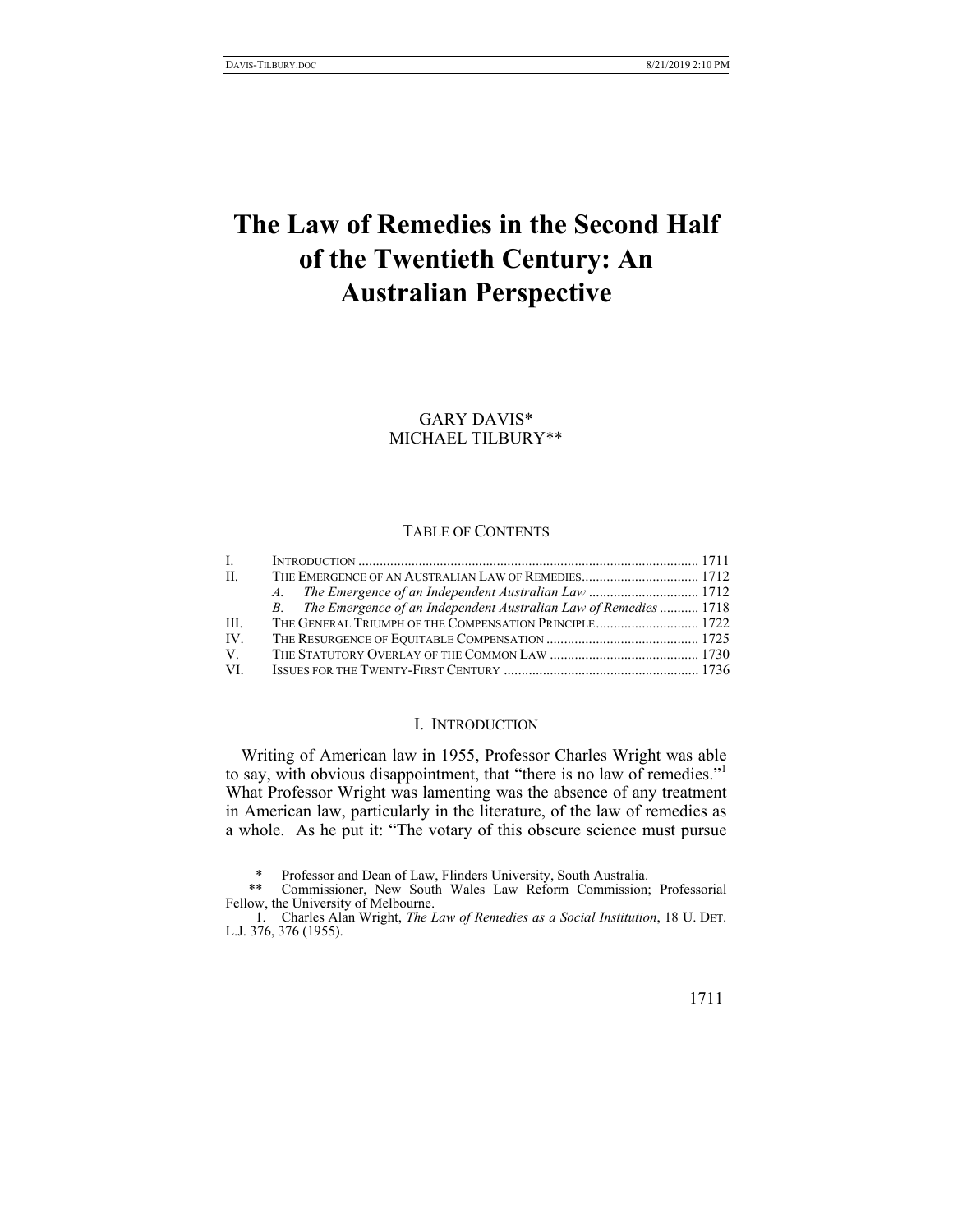his researches through separate books and digest topics on Damages, Equity, Specific Performance, Injunction, Quasi-Contracts, Rescission, Declaratory Judgments, Restitution, and perhaps others."<sup>2</sup> If the question had occurred to an Australian legal scholar at the time, he or she would have written something similar. But, the Australian scholar would, we suspect, have added two observations. The first would have been that the position in Australian law was the same as that in English law. The second, not necessarily consistent with the first, would have been that, of the specific topics listed by Professor Wright, the ones that attracted most attention in Australia were those that involved equitable remedies. After all, damages was largely a jury question that barely raised any general issues beyond "remoteness" and the measure of recovery in specific instances.<sup>3</sup> And restitution lay hidden in the forms of action from which it seldom emerged.4

Professor Wright's landscape changed, at least marginally, in Australia in the second half of the twentieth century. Both observations of our hypothetical mid-century legal scholar are relevant to that change, and both continue to have their effect on the development of the common law of Australia.

#### II. THE EMERGENCE OF AN AUSTRALIAN LAW OF REMEDIES

### *A. The Emergence of an Independent Australian Law*

British sovereignty over Australia dates from 1788. Notwithstanding the mutual dependence of legal and social development that we now take for granted,<sup>5</sup> there was a tendency, persisting well into the twentieth century, to stress the desirability of maintaining the uniformity of the common law in all those jurisdictions in which it applied in the British Empire. Thus, in 1879 in the heyday of empire, the Judicial Committee of the Privy Council in England, on appeal from a decision of the

 <sup>5.</sup> Especially since FREDERICK CHARLES VON SAVIGNY, OF THE VOCATION OF OUR AGE FOR LEGISLATION AND JURISPRUDENCE 24–31 (Abraham Hayward trans., 2d ed. 1828).



<sup>2</sup>*. Id.*

 <sup>3.</sup> This is readily apparent from *Mayne on Damages*, the standard English text, first published in 1856, and is true of all editions before the twelfth, which was written by Dr. Harvey McGregor. *See* HARVEY MCGREGOR, MAYNE AND MCGREGOR ON DAMAGES (12th ed. 1961); *see also* THEODORE SEDGWICK, A TREATISE ON THE MEASURE OF DAMAGES OR AN INQUIRY INTO THE PRINCIPLES WHICH GOVERN THE AMOUNT OF COMPENSATION RECOVERED IN SUITS AT LAW, Chs. I–III (1847) (stating that general issues in damages relate only to compensation, nominal damages, remoteness, and consequential damages).

 <sup>4.</sup> For the movement from quasi-contract to restitution in Australian law, see KEITH MASON & J.W. CARTER, RESTITUTION LAW IN AUSTRALIA 4–34 (1995). *See generally* Justice Keith Mason, *Where Has Australian Restitution Law Got To and Where is it Going?*, 77 AUSTL. L.J. 358 (2003).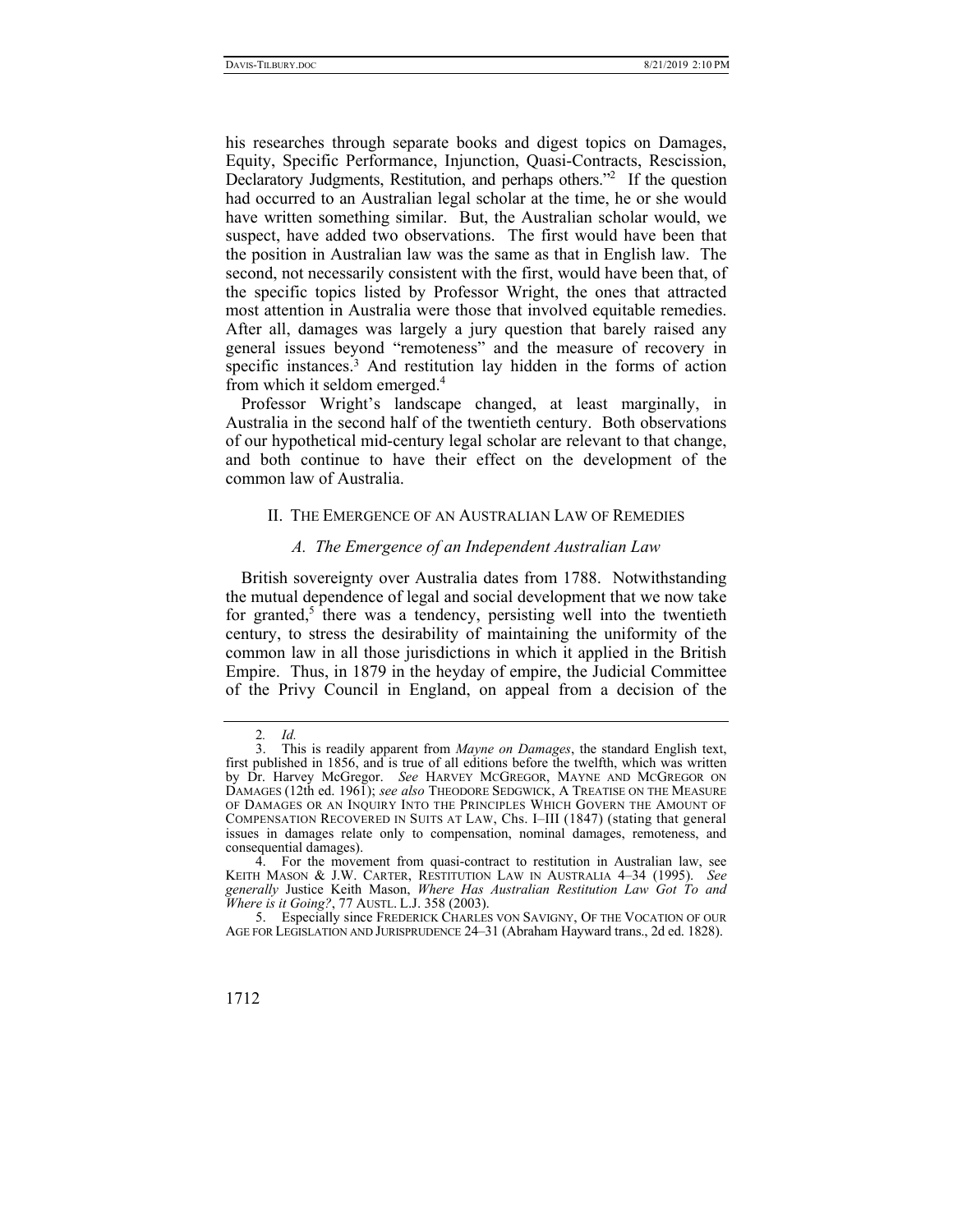Supreme Court of New South Wales, said: "[I]t is of the utmost importance that in all parts of the empire where English law prevails, the interpretation of that law by the Courts should be as nearly as possible the same."<sup>6</sup> Some sixty years later, the High Court of Australia, which by virtue of Chapter III of the *Australian Constitution* (which came into force in 1901) then stood together with the Privy Council at the apex of the Australian court system, applied this principle to prefer a decision of the House of Lords to one of its own previous decisions, simply because the Australian decision was inconsistent with the English decision.<sup>7</sup>

From 1968, appeals to the Privy Council from Australian courts were progressively abolished:8 in 1968, in all matters having a "federal element";<sup>9</sup> in 1975, in all appeals from the High Court to the Privy Council;<sup>10</sup> and, in 1986 from any court in Australia.<sup>11</sup> This had the effect of freeing the High Court from the shackles of English precedent. As early as December 1986, the Court stated that, with the abolition of Privy Council appeals, no court in Australia was technically bound by decisions of English courts. The Court said:

The history of this country and of the common law makes it inevitable and desirable that the courts of this country will continue to obtain assistance and guidance from the learning and reasoning of United Kingdom courts just as Australian courts benefit from the learning and reasoning of other great common law courts. . . . [T]he precedents of other legal systems are not binding and are useful only to the degree of the persuasiveness of their reasoning.<sup>12</sup>

In truth, this formal relegation of English precedent to the status of "foreign" represented what had been happening in practice for some

 <sup>6.</sup> Trimble v. Hill, [1880] 5 App. Cas. 342, 345 (P.C. 1879) (appeal taken from N.S.W.). More modern manifestations of this view are sometimes found. For example, in *Cassell & Co. v. Broome*, [1972] A.C. 1027, 1083 (H.L.), Lord Hailsham hoped (in vain) that, after the decision in the instant case, Commonwealth courts would reconsider their opposition to *Rookes v. Barnard*, [1964] A.C. 1129 (H.L.).

 <sup>7.</sup> Piro v. W. Foster & Co. (1943) 68 C.L.R. 313, 320 (Austl.); *see also* Ford v. Ford (1947) 73 C.L.R. 524, 528 (Austl.).

 <sup>8.</sup> For an exhaustive account of the issues surrounding the topic of Privy Council appeals from Australia, see generally A.R. Blackshield, *The Abolition of Privy Council Appeals: Judicial Responsibility and "The Law for Australia"*, ADEL. L. REV. 1 (1978).

<sup>9.</sup> Privy Council (Limitation of Appeals) Act 1968–1973, 1973,  $\S 3$  (Austl.).

 <sup>10.</sup> Privy Council (Appeals from the High Court) Act, 1975, § 3 (Austl.).

 <sup>11.</sup> Australia Act, 1986, § 11 (Austl.).

 <sup>12.</sup> Cook v. Cook (1986) 162 C.L.R. 376, 390 (Austl.). The Court left open the binding nature of decisions of the House of Lords during the period when appeals lay to the Privy Council.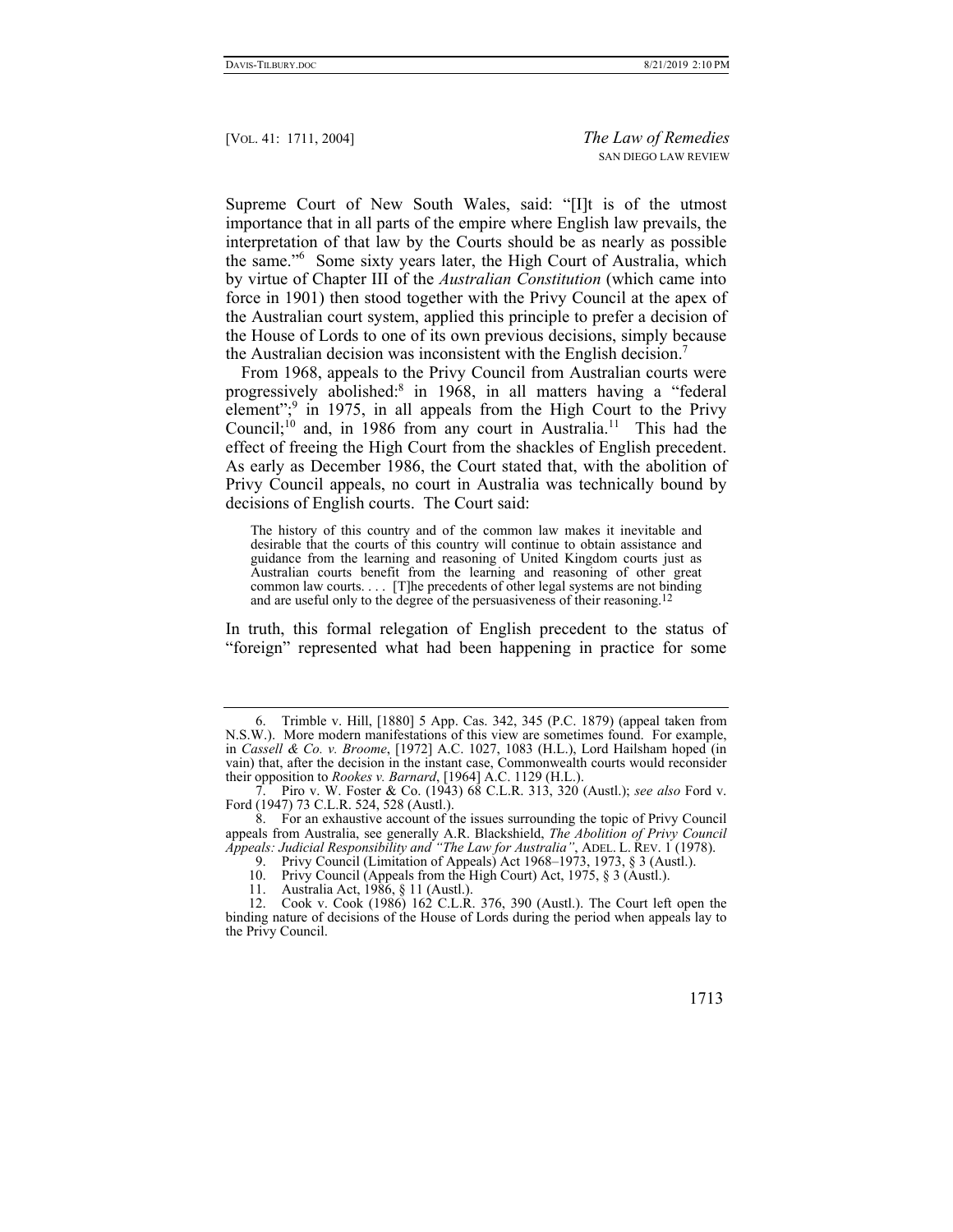years.<sup>13</sup> The High Court had never been completely subservient to the Privy Council and conflict did occur between the two courts.<sup>14</sup> This occurred principally (but not exclusively) in constitutional cases, where the High Court, determined to develop a distinct constitutional jurisprudence which borrowed liberally from the United States and Canada, quickly asserted its authority over the Privy Council which, with its limited experience of dealing with written constitutions, appeared inept.<sup>15</sup> By 1967, it was clear that the Privy Council had "bowed out of the mainstream of Australian constitutional law by adopting a course the practical wisdom [i.e. of simply following decisions of the High Court of Australia] of which was, from another perspective, but a confirmation of its total inability to make an independent contribution to [Australian constitutional jurisprudence]."16

Beyond constitutional matters, disquiet with developments in English law began to emerge in the second half of the twentieth century. *Parker v. The Queen*<sup>17</sup> in 1963 became the first occasion of open dissent. The case concerned manslaughter and the object of the High Court's displeasure was the decision of the House of Lords in *Director of Public Prosecutions v. Smith*, 18 which was not strictly relevant to the actual decision in *Parker*, but which was in conflict with previous High Court decisions in so far as it restated aspects of the test for provocation in objective terms, rather than in the subjective terms favored by the High Court. The point was, thus, a fundamental one: defining moral blameworthiness for the purposes of the criminal law. The Court went out of its way to say that, at least in this instance, the decision of the House of Lords should not be followed. Sir Owen Dixon, often regarded as the greatest of Australia's Chief Justices, wrote:

 <sup>13.</sup> A point made by Sir Anthony Mason when he was sworn in as Chief Justice of the High Court of Australia. *See* 162 C.L.R. at x.

<sup>14</sup>*. See* DAVID B. SWINFEN, IMPERIAL APPEAL: THE DEBATE ON THE APPEAL TO THE PRIVY COUNCIL, 1833–1986, at 161–64 (1987).

 <sup>15.</sup> For some contemporary and trenchant criticisms of the Privy Council's role in Australian constitutional (and other) law, see F.R. Beasley, *Appeals to the Judicial Committee: The Case for Abolition*, 7 RES JUDICATAE 399, 409–11 (1957); J.G. Latham, *Book Reviews*, 1 MELB. U. L. REV*.* 266, 270 (1958) (reviewing GEOFFREY SAWER, CASES ON THE CONSTITUTION OF THE COMMONWEALTH OF AUSTRALIA (2d ed. 1957) and W. ANSTEY WYNES, LEGISLATIVE, EXECUTIVE AND JUDICIAL POWERS IN AUSTRALIA (2d ed. 1956)).

<sup>16</sup>*. See* MICHAEL COPER, FREEDOM OF INTERSTATE TRADE UNDER THE AUSTRALIAN CONSTITUTION 168 (1983) (the quotation has been generalized at the end, the original limiting the point to the jurisprudence associated with § 92 of the Constitution).

 <sup>17. (1963) 111</sup> C.L.R. 610 (Austl.), *rev'd*, (1964) 111 C.L.R. 665 (P.C.).

 <sup>18.</sup> Dir. of Pub. Prosecutions v. Smith, [1961] A.C. 290 (H.L. 1960). The decision was reversed in England by the Criminal Justice Act, 1967, c. 80, § 8 (Eng.).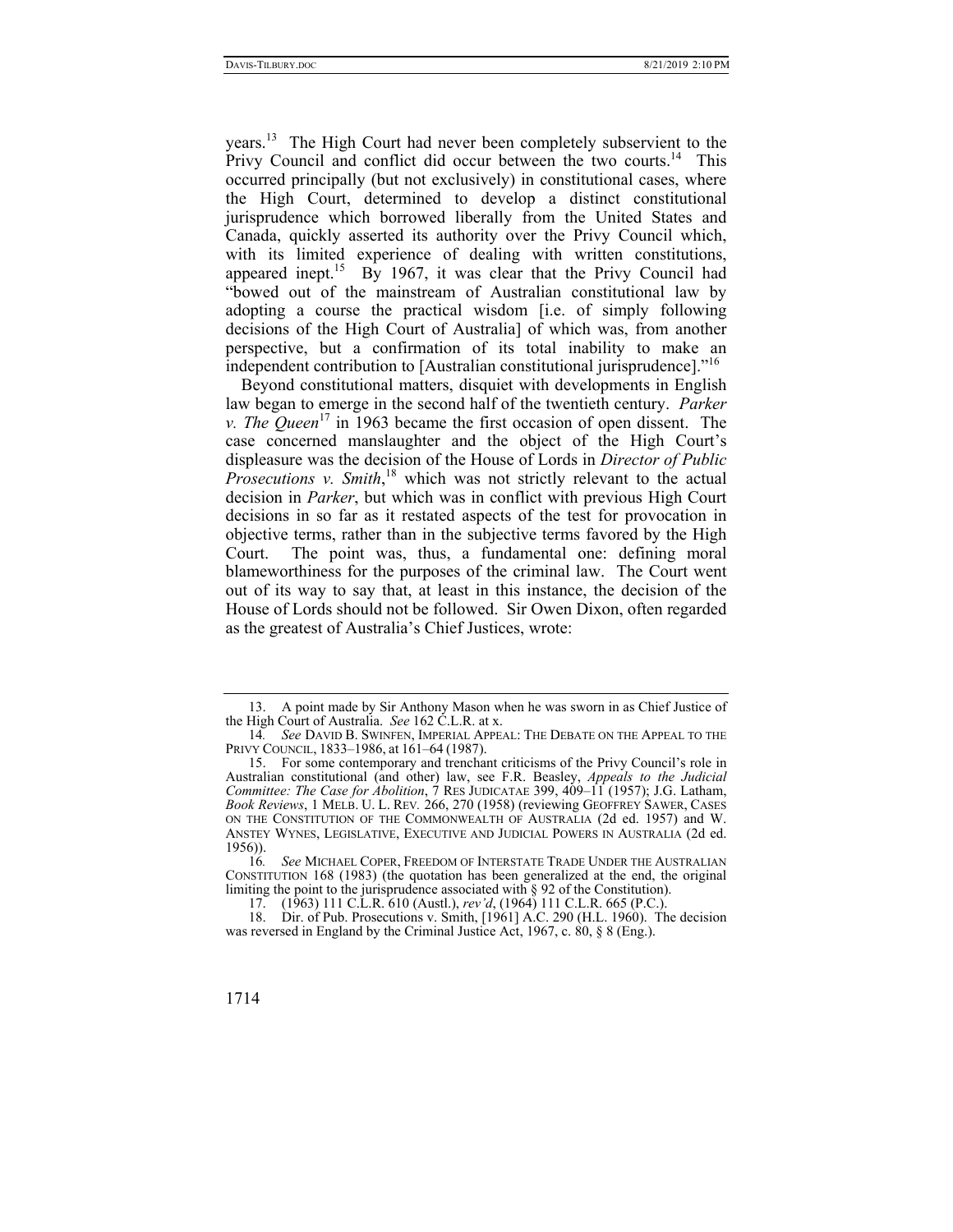Hitherto I have thought that we ought to follow decisions of the House of Lords, at the expense of our own opinions and cases decided here, but having carefully studied *Smith's Cas*e I think that we cannot adhere to that view or policy. There are propositions laid down in the judgment which I believe to be misconceived and wrong. They are fundamental and they are propositions which I could never bring myself to accept. . . . I wish there to be no misunderstanding on the subject. I shall not depart from the law on the matter as we had long since laid it down in this Court and I think that *Smith's Case* should not be used as authority in Australia at all.19

His Honor (whose judgment was a dissenting one) added that all the other members of the High Court concurred in this view.<sup>20</sup>

Beyond the criminal law, *Parker* held out the possibility that Australian courts were no longer automatically bound to follow English decisions that they regarded as wrong. The test came early, in defining the boundaries of that unique common law remedy, exemplary damages. Historically, the common law has attached a great deal of importance to the protection of some rights—ranging from rights to personal security to the right to vote. An interference with these rights is actionable per se without proof of loss.<sup>21</sup> Where the defendant interfered with such rights intentionally, as by trespassing on the plaintiff's property, the courts, from at least the seventeenth century, would consider whether the plaintiff ought to recover damages by way punishment of the defendant. The focus was on the conduct of the defendant to determine if it was, in the circumstances, so high-handed or obnoxious as to require punishment and deterrence. The conduct must, in the somewhat archaic English used in Australia, and derived from *Salmond on Torts*, 22 amount to "conscious wrongdoing in contumelious disregard of another's rights."<sup>23</sup>

There are many difficulties with such a remedy, not the least of which are that it confuses the purposes of the criminal and civil  $laws<sup>24</sup>$  and that it purports to punish the defendant without the safeguards of the criminal law—such as the presumption of innocence and the requirement that the

<sup>24</sup>*. Cf. Gray* 196 C.L.R. at 6–8 (drawing attention, respectively, to the historical mingling of tort and crime and to the fact that there is not necessarily a sharp cleavage between the civil and criminal law).



<sup>19</sup>*. Parker* 111 C.L.R. at 632 (footnotes omitted).

<sup>20</sup>*. Id.* at 635.

 <sup>21.</sup> For a list of such torts, see CLERK & LINDSELL ON TORTS 65–66 (R.W.M. Dias et al. eds., 15th ed. 1982).

<sup>22</sup>*. See* 1 M.J. TILBURY, CIVIL REMEDIES para. 5004 (1990).

 <sup>23.</sup> Whitfeld v. De Lauret & Co. (1920) 29 C.L.R. 71, 77 (Austl.); Gray v. Motor Accident Comm'n (1998) 196 C.L.R. 1, 7 (Austl.).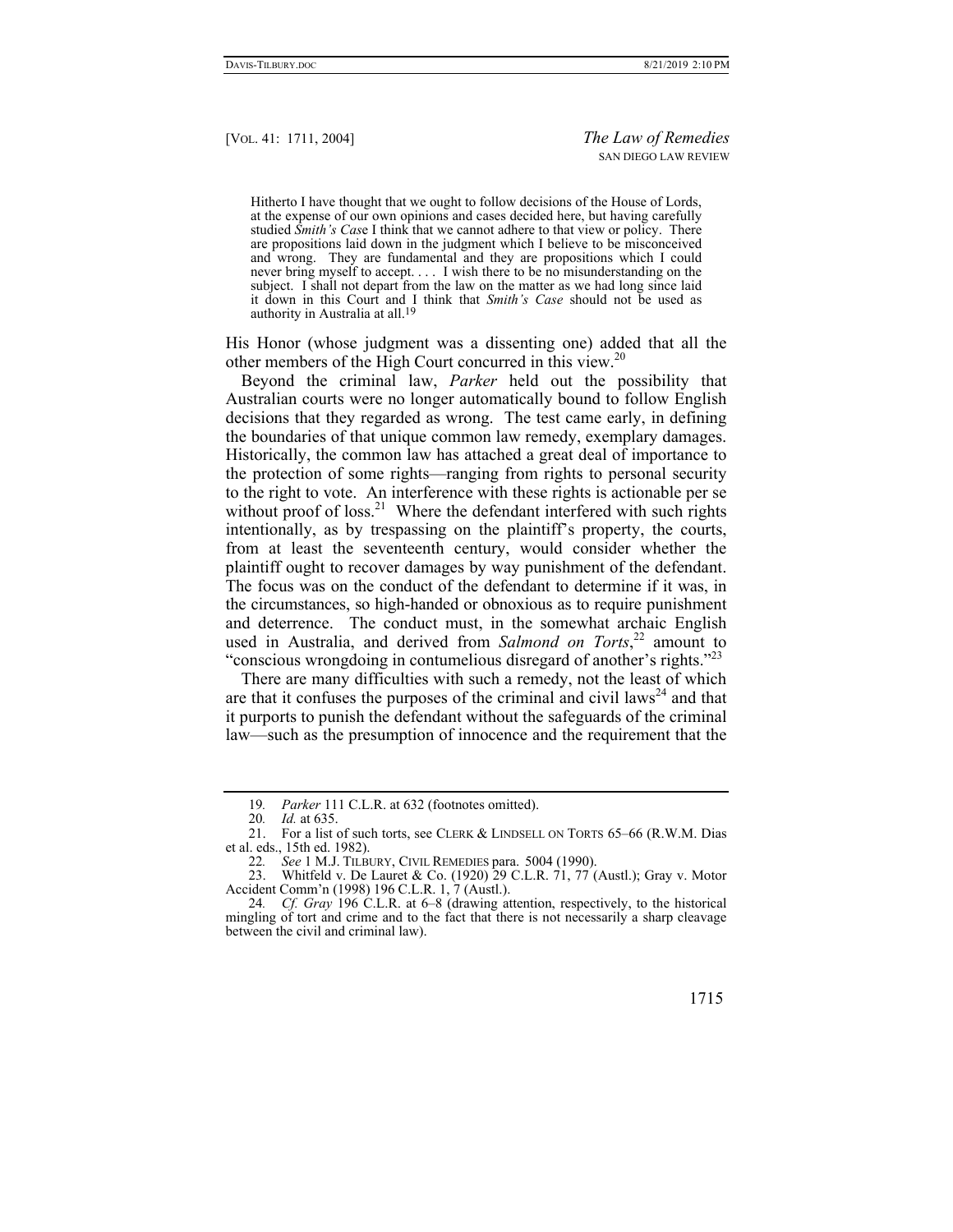defendant's guilt be established beyond reasonable doubt.<sup>25</sup> In addition to these difficulties of principle, there were two other problems with the remedy. First, the cases did not clearly articulate the circumstances in which the remedy was available: was it available only in certain types of actions, such as torts actionable per se or in all actions in which the defendant's conduct was sufficiently egregious? Second, the cases in which these sorts of damages had been awarded did not really specify exactly what the purpose of the damages were: were they really aimed at punishment or at giving the plaintiff greater compensation because the plaintiff had (presumptively or otherwise) suffered greater loss than he or she would have done if the defendant had not acted so egregiously?

In 1964, the House of Lords attempted to clarify the law in *Rookes v.*  Barnard.<sup>26</sup> In a part of his speech with which all the other members of the House concurred, Lord Devlin held that, in the future, exemplary damages should only be awarded in three cases: $^{27}$  (1) "[O]ppressive, arbitrary or unconstitutional action by the servants of the government"; (2) Where "the defendant's conduct has been calculated by him to make a profit for himself which may well exceed the compensation payable to the plaintiff"; and (3) Where such damages are authorized by statute.

The decision was extremely controversial. In England, the Court of Appeal, led by Lord Denning, M.R., held, on specious grounds, that the decision had been delivered *per incuriam*. 28 An inevitable appeal followed to the House of Lords which reaffirmed *Rookes v. Barnard* and, not so gently, chastised the Court of Appeal for its disobedience.<sup>29</sup> In Australia, the High Court was more direct. In *Uren v. John Fairfax & Sons Pty. Ltd.*30 in 1966, the Court held that Lord Devlin's categories were neither justified by precedent nor compelling in logic. Leaving aside the third category (exemplary damages authorized by statute), the latter point must readily be conceded:

- If one takes the first category, why should it only be the exercise of power by servants of the government? What about an oppressive exercise of power by a large corporation?
- If one takes the second category, why exemplary damages? Surely, if at all, this should be an action in restitution?

 <sup>25.</sup> The classical exposition of these concerns is *Cassell & Co. v. Broome*, [1972] A.C. 1027, 1087 (H.L.) (opinion of Lord Reid). *See also* Harris v. Digital Pulse Pty. Ltd. (2003) 56 N.S.W.L.R. 298, 386–91.

 <sup>26. [1964]</sup> A.C. 1129 (H.L.).

<sup>27</sup>*. Id.* at 1226–27.

<sup>28.</sup> Broome v. Cassell & Co., [1971] 2 Q.B. 354, 382 (C.A.).<br>29. *Cassell*, [1972] A.C. at 1075-76.

<sup>29</sup>*. Cassell*, [1972] A.C. at 1075–76.

 <sup>30.</sup> Uren v. John Fairfax & Sons Pty. Ltd. (1966) 117 C.L.R. 118 (Austl.), *aff'd sub nom.* Austl. Consol. Press Ltd. v. Uren, [1969] 1 A.C. 590, 615 (P.C. 1967).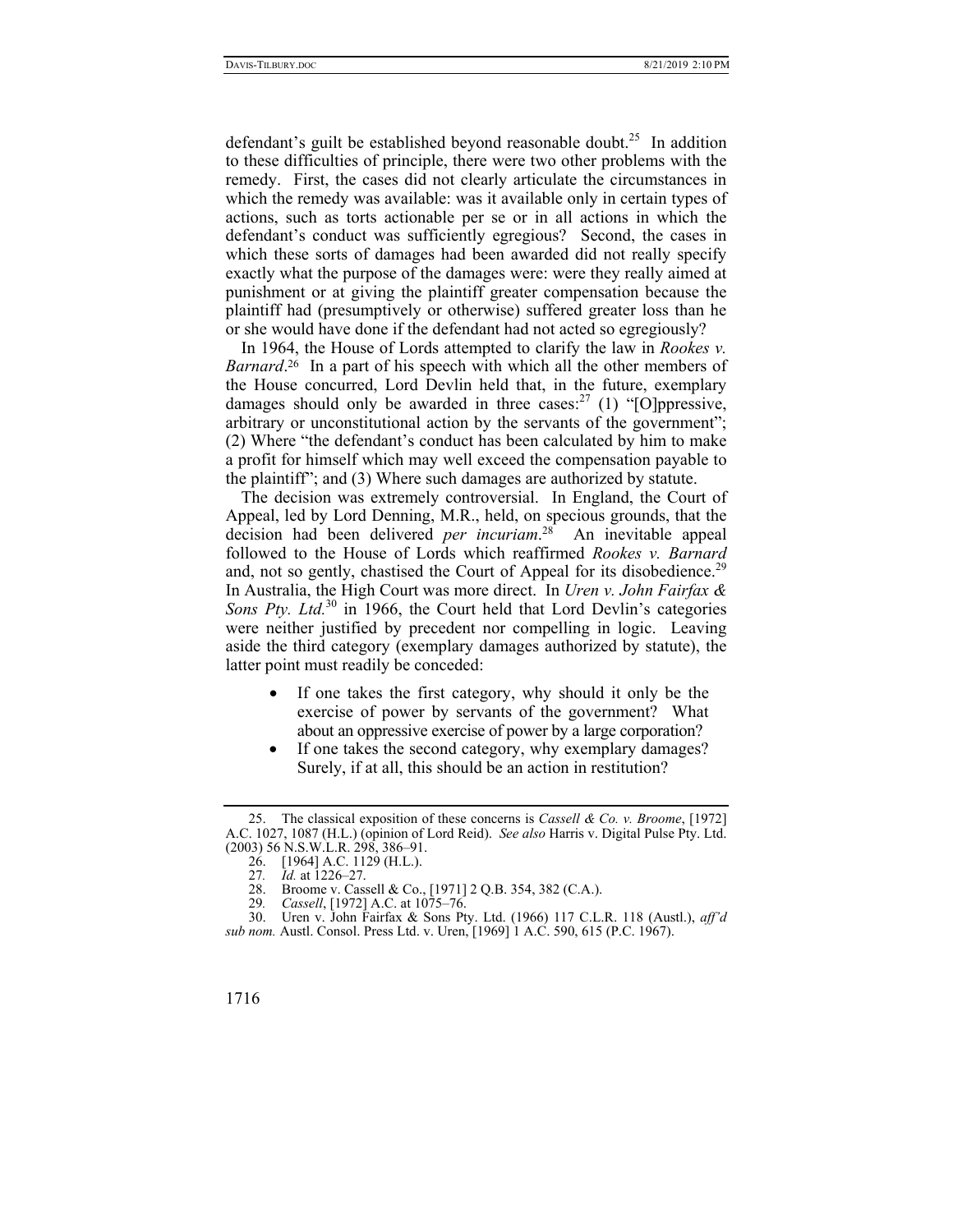The inevitable appeal then possible from the High Court to the Privy Council saw the Privy Council agreeing with the High Court.<sup>31</sup> Delivering the Board's advice, Lord Morris of Borth-y-Gest said:

The issue that faced the High Court in the present case was whether the law as it had been settled in Australia should be changed. Had the law developed by processes of faulty reasoning, or had it been founded upon misconceptions, it would have been necessary to change it. Such was not the case. In the result in a sphere of the law where its policy calls for decision, and where its policy in a particular country is fashioned so largely by judicial opinion, it became a question for the High Court to decide whether the decision in *Rookes v. Barnard*  compelled a change in what was a well-settled judicial approach in the law of libel in Australia. Their Lordships are not prepared to say that the High Court were wrong in being unconvinced that a changed approach in Australia was desirable.32

As far as exemplary damages are concerned, the *Uren* decision meant that, unlike English law, the development of the law relating to exemplary damages could, theoretically at least, proceed on a principled basis by reference to its rationale. Thus, in *Gray v. Motor Accident Commission*33 the High Court held that, even where the defendant's conduct is punishable in principle, it will not support a claim for exemplary damages to the extent to which the defendant has already been subjected to substantial criminal punishment in respect of that very conduct.34 The award no longer has any function. Linking their availability to their rationale has the effect of ensuring that exemplary damages are only recoverable in Australian law in exceptional circumstances, 35 just as the "three-categories approach" does in English law.

In contrast to the Australian approach, an English court must determine at the outset whether the case falls within one of Lord Devlin's three categories.<sup>36</sup> And until recently, it also had to determine if the case fell within one of the causes of action for which exemplary damages were available before *Rookes v. Barnard* (on the basis that *Rookes v. Barnard* did not intend to widen the categories of cases in which exemplary damages could be recovered).<sup>37</sup> On that approach,

<sup>37</sup>*. See* A.B. v. S.W. Water Servs. Ltd., [1993] Q.B. 507 (Eng. C.A. 1992), *overruled by Kuddus*, [2002] 2 A.C. at 122.



<sup>31.</sup> Austl. Consol. Press Ltd. v. Uren (1967) 117 C.L.R. 221 (P.C).<br>32. Id. at 241 (footnote omitted).

<sup>32.</sup> *Id.* at 241 (footnote omitted).<br>33. (1998) 196 C.L.R. 1 (Austl.).

 <sup>33. (1998) 196</sup> C.L.R. 1 (Austl.).

<sup>34</sup>*. Id.* at 13–14.

<sup>35</sup>*. Id.* at 9.

<sup>36</sup>*. See* Kuddus v. Chief Constable of Leicestershire Constabulary, [2002] 2 A.C. 122 (H.L. 2001).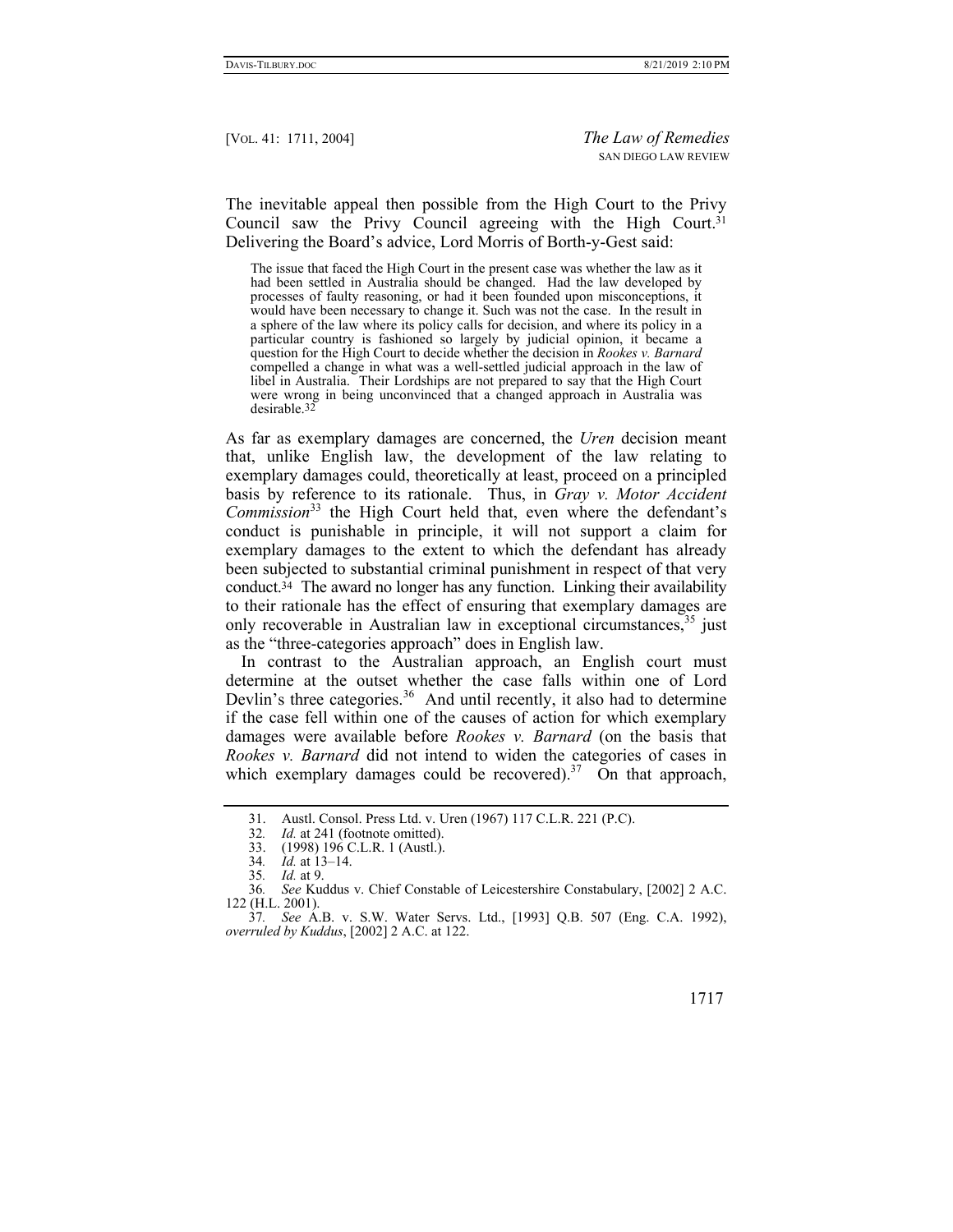exemplary damages would probably not be relevant in a negligence claim. Yet in Australian law, it is clear that exemplary damages are available where a claim lies in negligence because even a negligent defendant can behave consciously in contumelious disregard of the plaintiff's rights—as, for example, where an employer, more or less aware of the risks, negligently exposes employees to the risk of contracting asbestosis by reason of exposure to asbestos over many years.38 But there is a limit: exemplary damages are probably not available in Australia where the case is exclusively equitable, simply because equity and penalty are strangers.<sup>39</sup> This is one reason why the principled development of equitable damages held out in *Uren* remains theoretical only.

## *B. The Emergence of an Independent Australian Law of Remedies*

As with exemplary damages, so with other nominate remedies, there were developments with a distinctly Australian flavor in the second half of the twentieth century. Beyond exemplary damages, the *Uren* case itself was important for the development of the law of damages generally.40 This is because the High Court there accepted the distinction that Lord Devlin, in *Rookes v. Barnard*, 41 had found between aggravated damages (intended to compensate) and exemplary damages (intended to punish and deter). This held out the promise of a principled development of the compensation principle itself. That promise has largely been fulfilled.<sup>42</sup> Further, the law of restitution continues to develop in Australia, although any broad acceptance of the doctrine of unjust enrichment as a basis of liability, as advocated by many restitution scholars, $43$  is unlikely, at least at the point at which the doctrine would subsume the traditional doctrines of equity.<sup>44</sup> At one level, this reflects a skepticism that a basis of liability should be outcome-based, rather than focused more squarely on the conduct of the defendant.<sup>45</sup> At another level, it reflects the

 <sup>38.</sup> For a review of the more recent cases, see Michael Tilbury, *Exemplary Damages in Negligence Claims*, 5 TORT L. REV. 85 (1997); Michael Tilbury, *Exemplary Damages in Medical Negligence*, 4 TORT L. REV. 167 (1996).

 <sup>39.</sup> Harris v. Digital Pulse Pty. Ltd. (2003) 56 N.S.W.L.R. 298, 298.

 <sup>40.</sup> Uren v. John Fairfax & Sons Pty. Ltd. (1966) 117 C.L.R. 118 (Austl.), *aff'd sub nom.* Austl. Consol. Press Ltd. v. Uren, [1969] 1 A.C. 590, 615 (P.C. 1967).

<sup>41. [1964]</sup> A.C. 1129, 1221 (H.L.).<br>42. See infra Part III.

<sup>42</sup>*. See infra* Part III.

 <sup>43.</sup> Most influential in this scholarship is that inspired by Peter Birks. *See generally* PETER BIRKS, AN INTRODUCTION TO THE LAW OF RESTITUTION (1985).

 <sup>44.</sup> Consider, especially, the important analysis of unjust enrichment theory in *Roxborough v. Rothmans of Pall Mall Australia Ltd.* (2001) 208 C.L.R. 516, 543–45 (Austl.) (opinion of Gummow, J.).

<sup>45</sup>*. See* Paul Finn, *Equitable Doctrine and Discretion in Remedies*, *in* RESTITUTION:

<sup>1718</sup>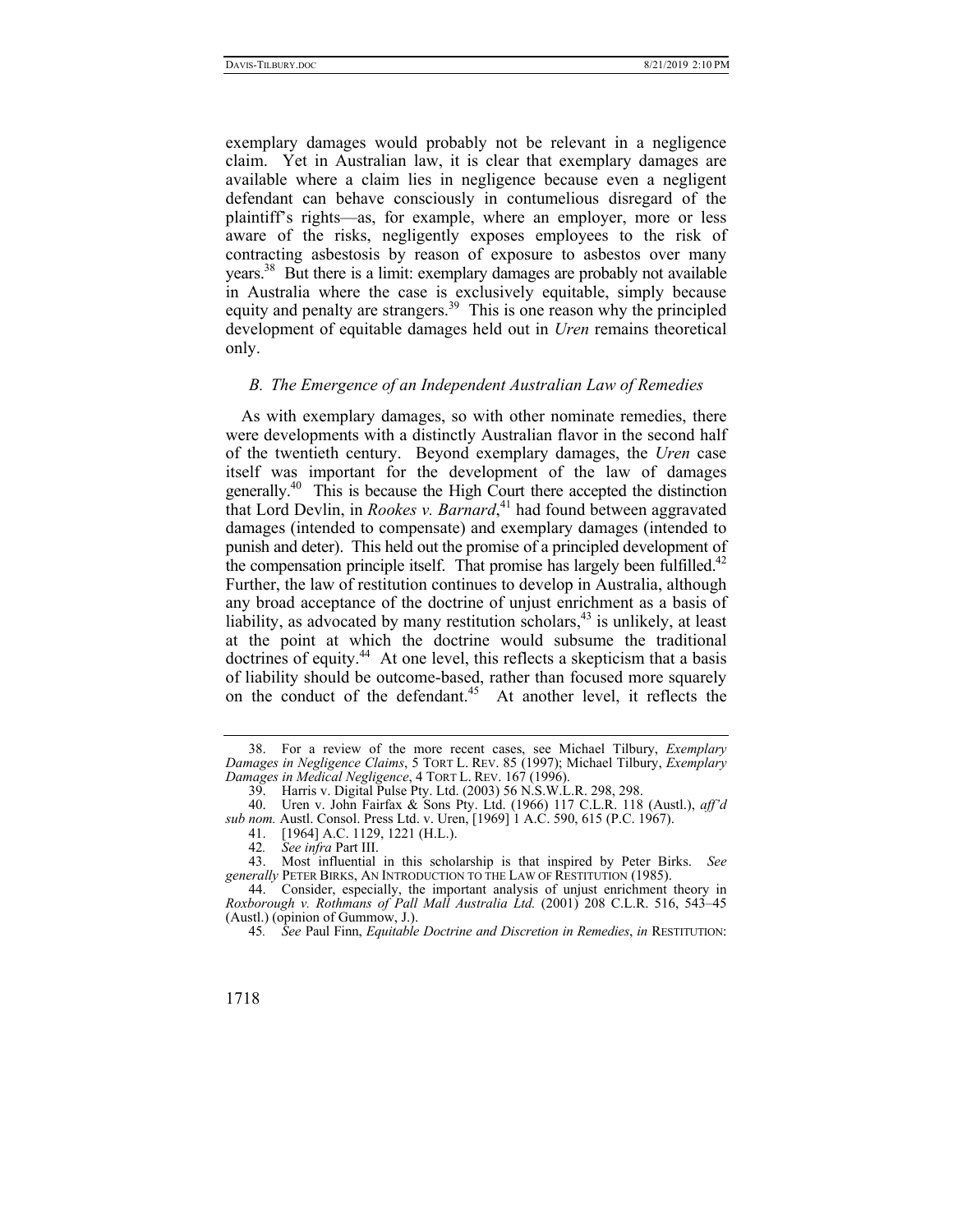continuing vitality in Australia of equity as a separate body of doctrine. It is at this point that the second observation of our hypothetical midcentury legal scholar becomes relevant. The development of the nominate remedies in Australian law in the second half of the twentieth century continued to reflect the importance of the separate development of law and equity.46

There were two factors compelling this separate development. The first is, essentially, the power and intellectual influence of the "equity  $bar'$  in New South Wales,  $47$  in practice the most important jurisdiction in Australia. New South Wales only completely adopted a judicature system in  $1972<sup>48</sup>$  so that it had the experience of the separate administration of law and equity for almost a century after "fusion" in England. That period was marked by the flowering of equity scholarship at Sydney University Law School, under the influence first of Sir Frederick Jordan<sup>49</sup> and subsequently of Meagher, Gummow, and Lehane,<sup>50</sup> of whose treatise on equity Justice Heydon (a Justice of the High Court of Australia) has said that "no greater legal work has been written by Australians."<sup>51</sup> The second factor was that contract cases litigated as far as the High Court tended, until the last twenty years or so of the last century, to involve contracts relating to the sale of land, rather than commercial contracts. And it is, of course, in the context of such contracts that the equitable remedy of specific performance flourishes.

The consideration of that remedy in Australian courts in the second half of the twentieth century continued to stress its inherently discretionary nature. The High Court had laid the foundations of the law of specific performance in the first half of the century, making it clear that equitable remedies would not be granted where their effect would allow the

PAST, PRESENT AND FUTURE 251 (W.R. Cornish et al. eds., 1998).

<sup>46</sup>*. See infra* Part IV.

<sup>47</sup>*. See* Harris v. Digital Pulse Pty. Ltd. (2003) 53 N.S.W.L.R. 298, 305–06.

<sup>48</sup>*. See* Supreme Court Act, 1970 (N.S.W.); *see also* Law Reform (Law and Equity) Act,  $1972$  (N.S.W.).

 <sup>49.</sup> Jordan's *Chapters on Equity in New South Wales* were the notes from which generations of students at Sydney Law School learned their "Equity." They are reprinted in SIR FREDERICK JORDAN, SELECT LEGAL PAPERS (6th ed. 1983).

<sup>50</sup>*. See* R.P. MEAGHER ET AL., EQUITY: DOCTRINES AND REMEDIES (1975). The work is now in its fourth edition, released in 2002.

 <sup>51.</sup> J.D. Heydon, *The Role of the Equity Bar in the Judicature Era*, *in* NO MERE MOUTHPIECE: SERVANTS OF ALL, YET OF NONE 71, 81 (Geoff Lindsay & Carol Webster eds., 2002).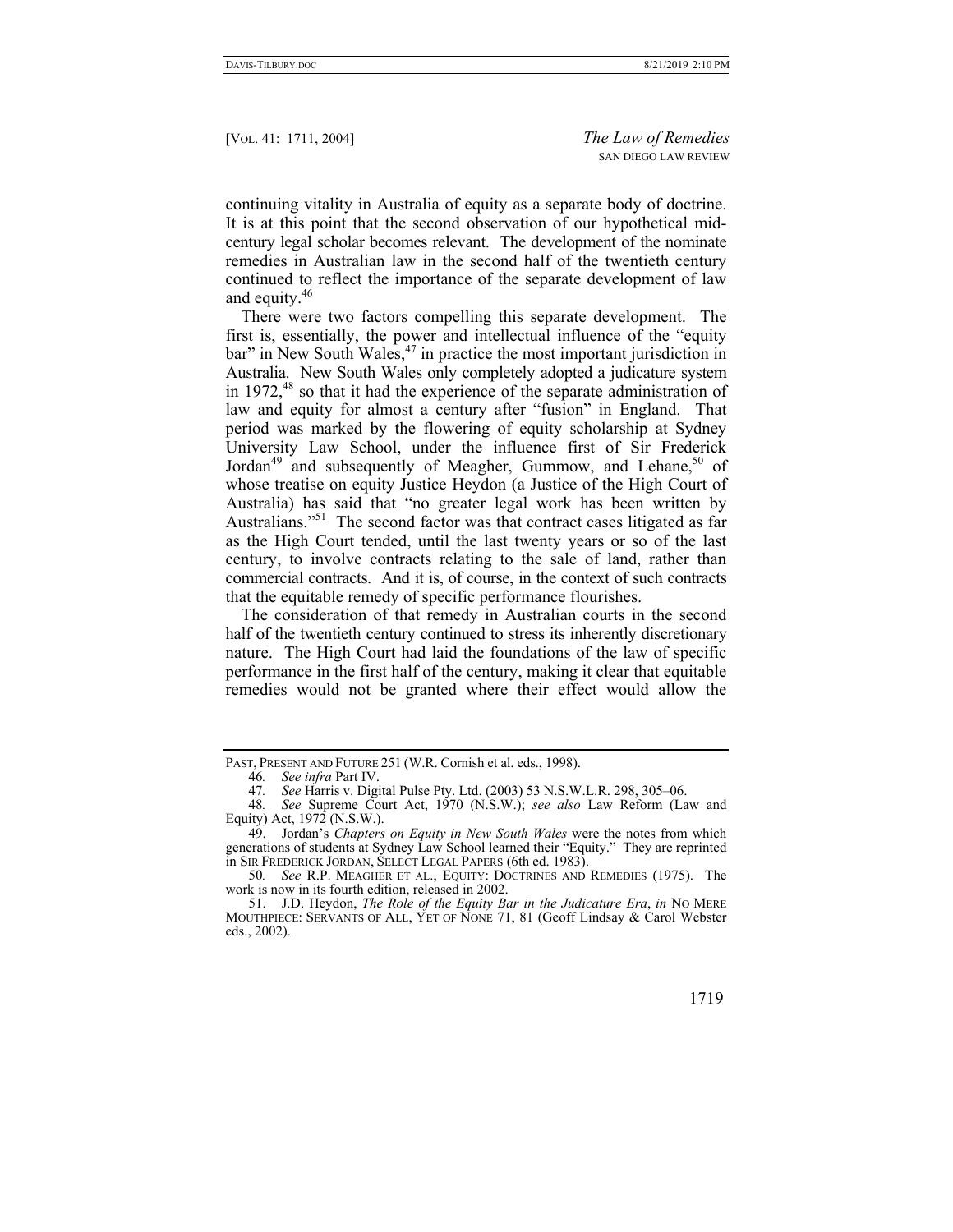plaintiff to take advantage of unconscionable conduct<sup>52</sup> or would subject the defendant or relevant third parties to an unconscionable hardship<sup>53</sup>—the conduct or hardship in question outweighing all other discretionary considerations operating in the case. In the second half of the century, this venerable body of jurisprudence continued, and continues to be applied on a daily basis in Australian courts, for example, to deny equitable remedies against particularly vulnerable defendants, especially where the plaintiff had in some way taken advantage of the situation.<sup>54</sup> The importance of this is that the exercise of equitable discretion has never become completely rule-based in Australia. In *Patrick Stevedores*  Operations No. 2 Pty. Ltd. v. Maritime Union of Australia,<sup>55</sup> a majority of the High Court cited with approval Vice Chancellor Sir Richard Kindersley's classical approach to the exercise of equitable discretion:

[W]henever a Court of Equity is asked for an injunction in cases of such a nature as this, it must have regard not only to the dry strict rights of the Plaintiff and Defendant, but also to the surrounding circumstances, to the rights or interests of other persons which may be more or less involved: it must, I say, have regard to those circumstances before it exercises its jurisdiction (which is unquestionably a strong one) of granting an injunction.56

A current illustration is the "constant supervision" consideration. Traditionally, courts of equity refused to grant specific performance where its grant would require the constant supervision of the court. In nineteenth century English case law this tended to provide a conclusive defense to an action for specific performance.<sup>57</sup> One manifestation was the "settled practice" of the courts in refusing specific performance of a contract to carry on a business, except in exceptional circumstances.<sup>58</sup> Although the English House of Lords has recently attempted to restate

<sup>52</sup>*. See, e.g.*, Summers v. Cocks (1927) 40 C.L.R. 321 (Austl.); *cf.* Slee v. Warke (1949) 86 C.L.R. 271 (Austl.) (stating that the defendant's unilateral mistake, to which the plaintiff did not contribute, did not prevent the grant of a discretionary remedy).

<sup>53</sup>*. See, e.g.*, Dowsett v. Reid (1912) 15 C.L.R. 695, 705–07 (Austl.); Gall v. Mitchell (1924) 35 C.L.R. 222 (Austl.); *cf.* Patrick Stevedores Operations No. 2 Pty. Ltd. v. Mar. Union (1998) 195 C.L.R. 1,  $41-43$  (Austl.) (granting an injunction against a defendant in an industrial dispute notwithstanding the potential hardship to a third party by reason of the likely nonperformance of a contract between the defendant and the third party as a result of granting the injunction, in circumstances where the third party was aware of the industrial dispute at the time of entering into the contract with the defendant).

<sup>54</sup>*. See* Blomley v. Ryan (1956) 99 C.L.R. 362, 399–401 (Austl.).

<sup>55</sup>*. Patrick Stevedores Operations* 195 C.L.R. at 41.

Wood v. Sutcliffe, 61 Eng. Rep. 303, 304 (V.C. 1851).

<sup>57</sup>*. See* Ryan v. Mut. Tontine Westminster Chambers Ass'n, [1893] 1 Ch. 116; *see also* J.C. Williamson Ltd. v. Lukey and Mulholland (1931) 45 C.L.R. 282, 297–98 (Austl.) (opinion of Dixon, J.).

<sup>58</sup>*. See, e.g*., Braddon Towers Ltd. v. Int'l Stores Ltd. [1987] 1 E.G.L.R. 209, 213 (Ch. 1979).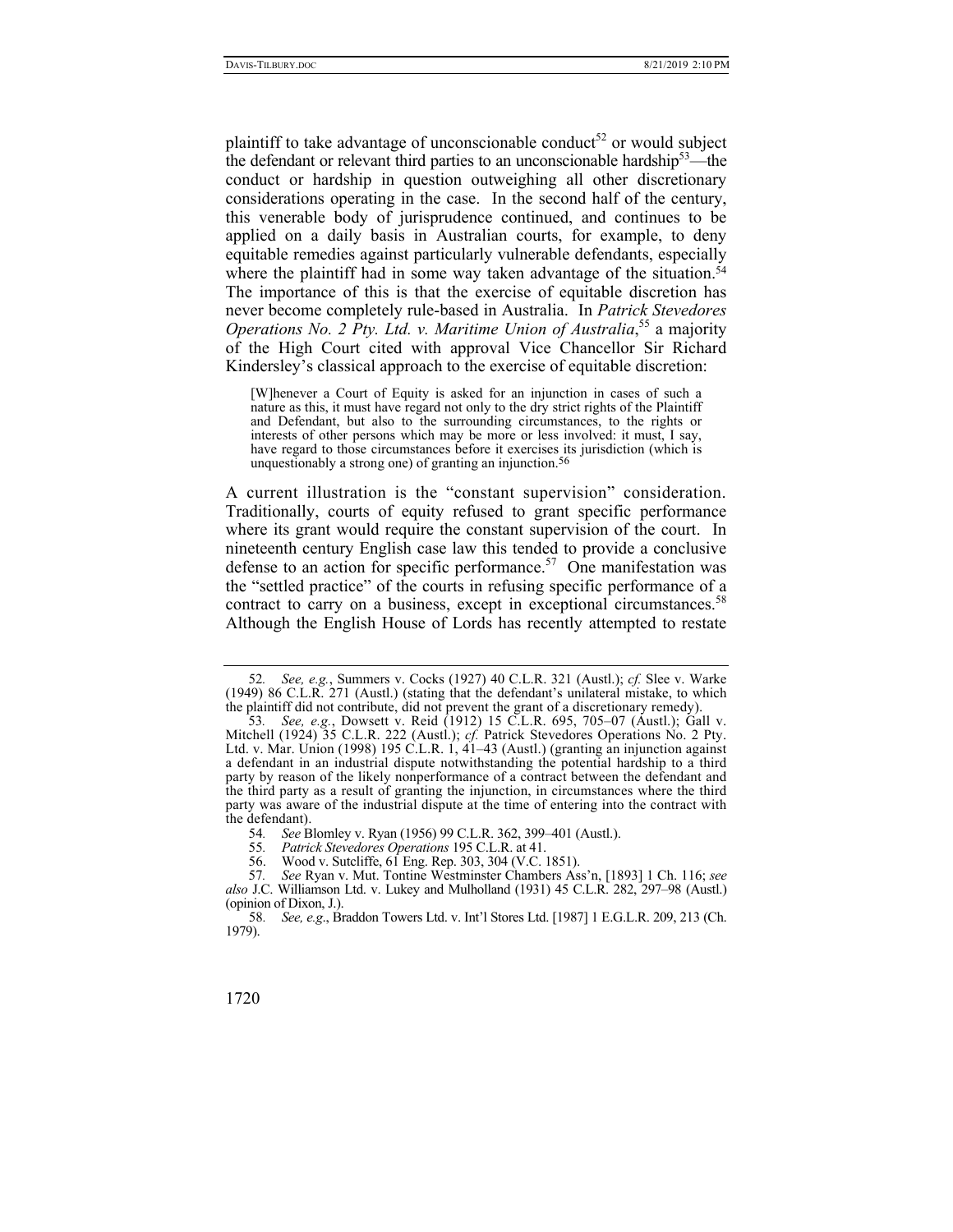the "settled practice" in traditional terms,<sup>59</sup> which have been approved by the High Court, $60$  it is likely that the restatement is too rigid for the purposes of Australian law and fails to allow sufficient room for the operation of the discretionary considerations involved.<sup>61</sup> Thus, there is little doubt that specific performance will, in appropriate cases, be ordered against an anchor tenant of a shopping centre who threatens, in breach of contract, to close its business causing potential loss to other tenants of the shopping centre.<sup>62</sup>

The separate or independent development of equitable remedies is also illustrated by the development of the "Mareva injunction" in Australian law. Invented by the English Court of Appeal in  $1975$ ,  $63$  a Mareva prevents a defendant before judgment from parting with property, its object being to prevent the frustration the court's processes. Its existence flies in the face of classical authority in the law of injunctions that "[y]ou cannot get an injunction to restrain a man who is alleged to be debtor from parting with his property."<sup>64</sup> As such, its acceptance in Australian law was always going to be problematic. At the same time, the need for it was felt in a number of areas of law. A compromise was found: an order restraining a party to litigation from parting with property before judgment can be made in appropriate cases, but not as part of the law of injunctions.<sup>65</sup> The order is rather an asset preservation order founded in the inherent jurisdiction of the court to prevent the frustration of its processes, particularly at the interlocutory level.<sup>66</sup> Classifying the order in this way

60*. Patrick Stevedores Operations*, 195 C.L.R. at 46–47.

 63. The Mareva takes its name from *Mareva Compania Naviera S.A. v. Int'l Bulkcarriers S.A.*, [1980] 1 All E.R. 213 (C.A. 1975), although the first instance of such an injunction was *Nippon Yusen Kaisha v. Karageorgis*, [1975] 3 All E.R. 282, 283 (C.A.).

 64. Robinson v. Pickering, [1881] 16 Ch. 660, 661 (opinion of James, L.J.); *see also* Lister & Co. v. Stubbs, [1890] 45 Ch. 1, 13.

65*. See* Cardile v. LED Builders Pty. Ltd. (1999) 198 C.L.R. 380, 380–81 (Austl.). Compare the approach of the U.S. Supreme Court in *Grupo Mexicano de Desarrollo, S.A. v. Alliance Bond Fund, Inc.*, 527 U.S. 308, 318–21, 330–31 (1999) (granting a *Mareva*-type order would involve the creation of an equitable remedy inconsistent with the equitable powers conferred by the Judiciary Act of 1789 and would otherwise interfere with the fundamental balance of debtor and creditor law).

66*. See also* Austl. Broad. Corp. v. Lenah Game Meats Pty. Ltd. (2001) 208

 <sup>59.</sup> Coop. Ins. Soc'y Ltd. v. Argyll Stores (Holdings) Ltd., [1998] A.C. 1, 2 (H.L. 1997).

<sup>61</sup>*. See* I.C.F. SPRY, THE PRINCIPLES OF EQUITABLE REMEDIES app. C (6th ed. 2001).

<sup>62</sup>*. See* Diagnostic X-Ray Servs. Pty. Ltd. v. Jewel Food Stores Pty. Ltd. (2001) 4 V.R. 632.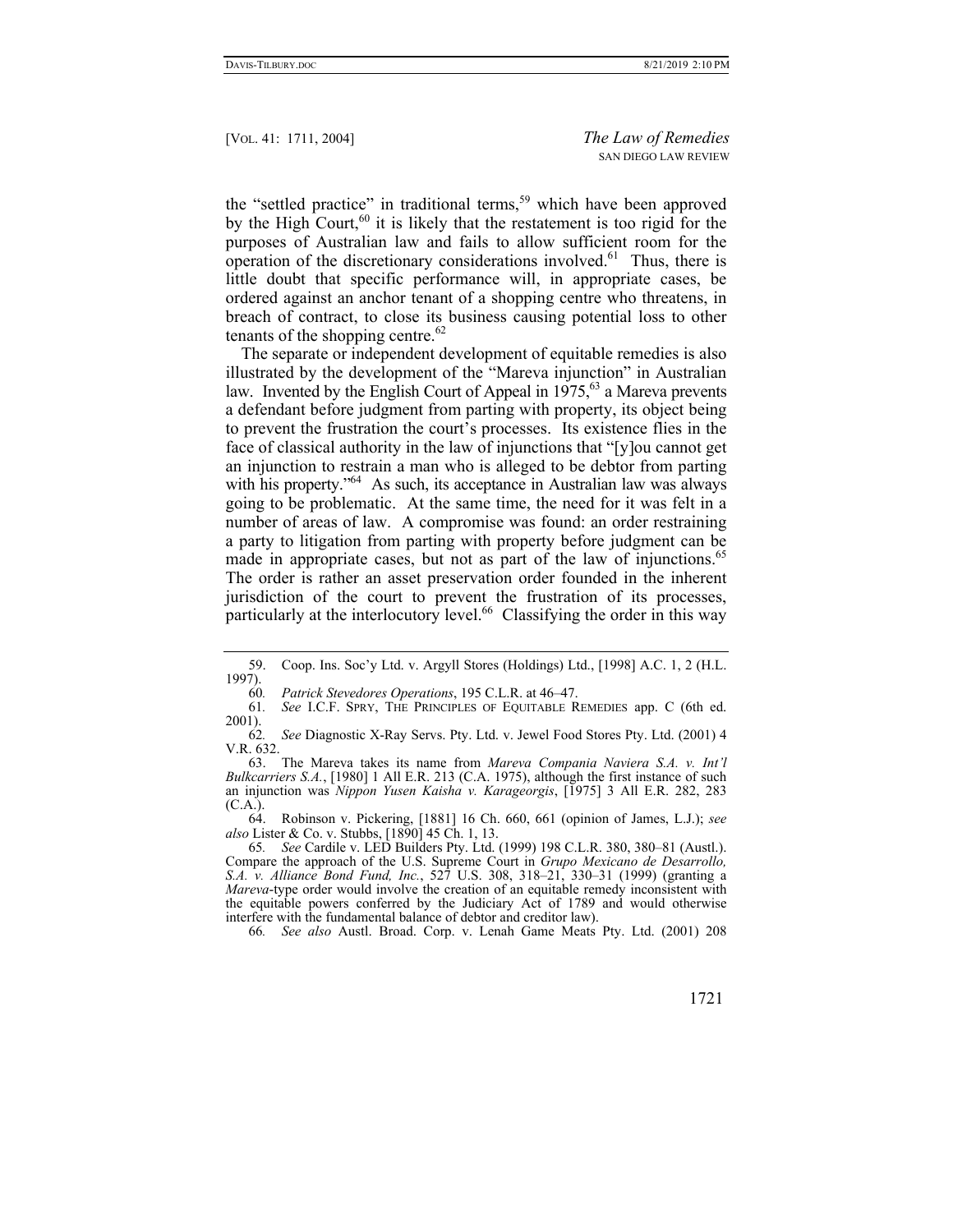not only preserves the integrity of the traditional law of injunctions—and hence of equity as a separate body of doctrine—but also provides the basis for the principled development of the order in question.

The developments that we have outlined are, of course, no more than developments in nominate remedies. It remains true that there is no consideration of the law of remedies as such in the authoritative sources of Australian law.67 However, there is increasing treatment of remedies as a legal subject in its own right in law schools across Australia. This, in turn, has generated an academic literature with texts<sup>68</sup> and casebooks<sup>69</sup> devoted to the subject. It is too early to say what the effect will be on the authoritative sources of the law, but this may form one of the leitmotifs of the twenty-first century.<sup>70</sup>

## III. THE GENERAL TRIUMPH OF THE COMPENSATION PRINCIPLE

A very significant development in Australian law in the second half of the twentieth century—a development that will have a profound effect on the future development of the law of remedies—is the clear emergence of compensation not only as the governing principle of the law of damages (and hence as the most important objective of the law of remedies as a whole), but also as the express goal of civil liability.<sup>71</sup> While Oliver Wendell Holmes had found the "general purpose" of tort law in compensation as early as  $1881<sup>72</sup>$  it was not until 1966 that Justice Windeyer declared in *Uren v. John Fairfax & Sons Pty. Ltd.* that "[c]ompensation is the dominant remedy if not the purpose of the law of torts today,"73 a statement capable of applying to the law of contract if its purpose is seen as satisfying the expectations of the party entitled to performance.74 Compensation restores the status quo in tort and protects the expectation interest in contract. It thus reflects, and is indeed

<sup>74</sup>*. See* Coop. Ins. Soc'y Ltd. v. Argyll Stores (Holdings) Ltd., [1998] A.C. 1, 15 (H.L. 1997) (opinion of Lord Hoffman).



C.L.R. 199, 243 (Austl.) (opinion of Gummow and Hayne, J.J.).

 <sup>67.</sup> On the importance of this, see *infra* Part VI.

 <sup>68.</sup> Texts devoted exclusively to remedies are: WAYNE COVELL & KEITH LUPTON, PRINCIPLES OF REMEDIES (2d ed. 2003); BRUCE KERCHER & MICHAEL NOONE, REMEDIES (2d ed. 1990); 1–2 M.J. TILBURY, CIVIL REMEDIES (1990 & 1993). There are, of course, also texts on the individual remedies.

<sup>69</sup>*. See* ANNE COSSINS, REMEDIES IN CONTEXT: COMMENTARY AND MATERIALS (2003); MICHAEL TILBURY ET AL., REMEDIES:COMMENTARY AND MATERIALS (4th ed. 2004).

<sup>70</sup>*. See infra* Part VI.

 <sup>71.</sup> This section draws on Michael Tilbury, *Reconstructing Damages*, 27 MELB. U. L. REV. 697, 708–11 (2003).

<sup>72</sup>*. See* OLIVER WENDELL HOLMES, THE COMMON LAW 115 (Mark De Wolfe Howe ed., 1963).

 <sup>73.</sup> Uren v. John Fairfax & Sons Pty. Ltd. (1966) 117 C.L.R. 118, 149 (Austl.), *aff'd sub nom.* Austl. Consol. Press Ltd. v. Uren, [1969] 1 A.C. 590, 615 (P.C. 1967).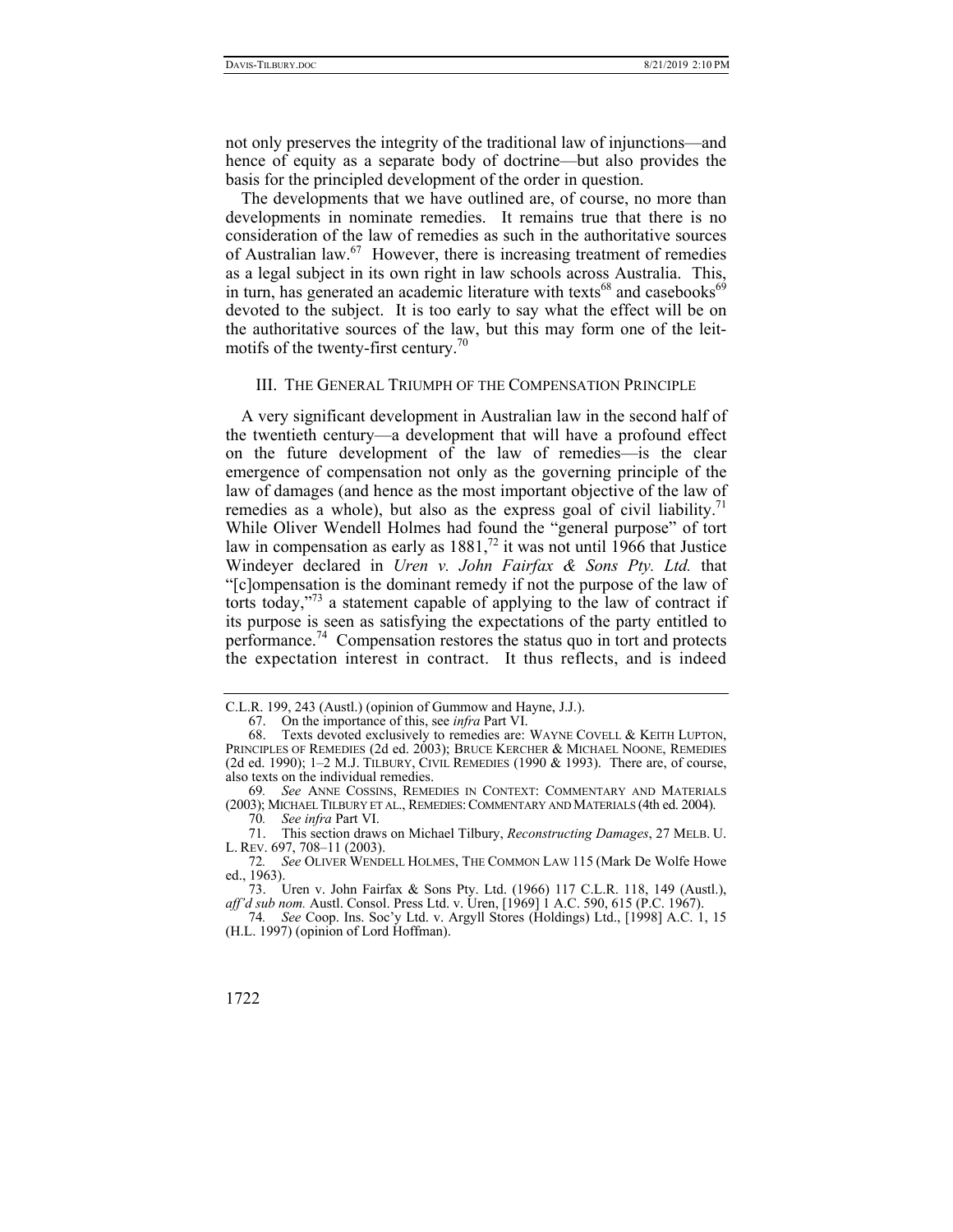commensurate with, the underlying rationale of these bodies of the law.

There are many examples of the restatement and refinement of the compensation principle in the law of damages in Australia in the second half of the twentieth century. The acceptance, in *Uren*'s case, of Lord Devlin's distinction between aggravated (compensatory) damages and exemplary (punitive) damages, is undoubtedly the high watermark.<sup>75</sup> Some other important examples are:

- First, some cases have abandoned general formulae in common use in the assessment of damages in particular types of cases in favor of a measure that, in the circumstances, more accurately gives effect to the principle of compensation.76 Thus, in *Butler v. Egg & Egg Pulp Marketing Board*, <sup>77</sup> the High Court subordinated the general measure of damages in conversion (the full value of the goods)<sup>78</sup> to the general principle of compensation in circumstances where the facts would have resulted in over-compensation by application of the conventional measure.
- Second, the compensation principle has driven the clear trend towards the deductibility of collateral benefits in the assessment of damages.<sup>79</sup>
- Third, the decision of the High Court in *Cullen v. Trappell*<sup>80</sup> held that, in accordance with the compensation principle, personal injury plaintiffs are only entitled to recover after-tax earnings in awards for lost earning capacity because they cannot have "lost" what they would never have "received."

 <sup>80.</sup> Cullen v. Trappel (1980) 146 C.L.R. 1, 30–32 (Austl.) (overruling Atlas Tiles Ltd. v. Briers (1978) 144 C.L.R. 202 (Austl.)).



<sup>75</sup>*. See supra* Part II.B.

<sup>76</sup>*. See generally* S.M. Waddams, *The Principles of Compensation*, *in* ESSAYS ON DAMAGES 1 (P.D. Finn ed., 1992).

 <sup>77.</sup> Butler v. Egg & Egg Pulp Mktg. Bd. (1966) 114 C.L.R. 185 (Austl.).

<sup>78</sup>*. Id.* at 190.

 <sup>79.</sup> HAROLD LUNTZ, ASSESSMENT OF DAMAGES FOR PERSONAL INJURY AND DEATH 428–30 (4th ed. 2002); *see also* LAW COMM'N, DAMAGES FOR PERSONAL INJURY: MEDICAL, NURSING AND OTHER EXPENSES; COLLATERAL BENEFITS § 10.4–.8 (1999) (starting point is deductibility).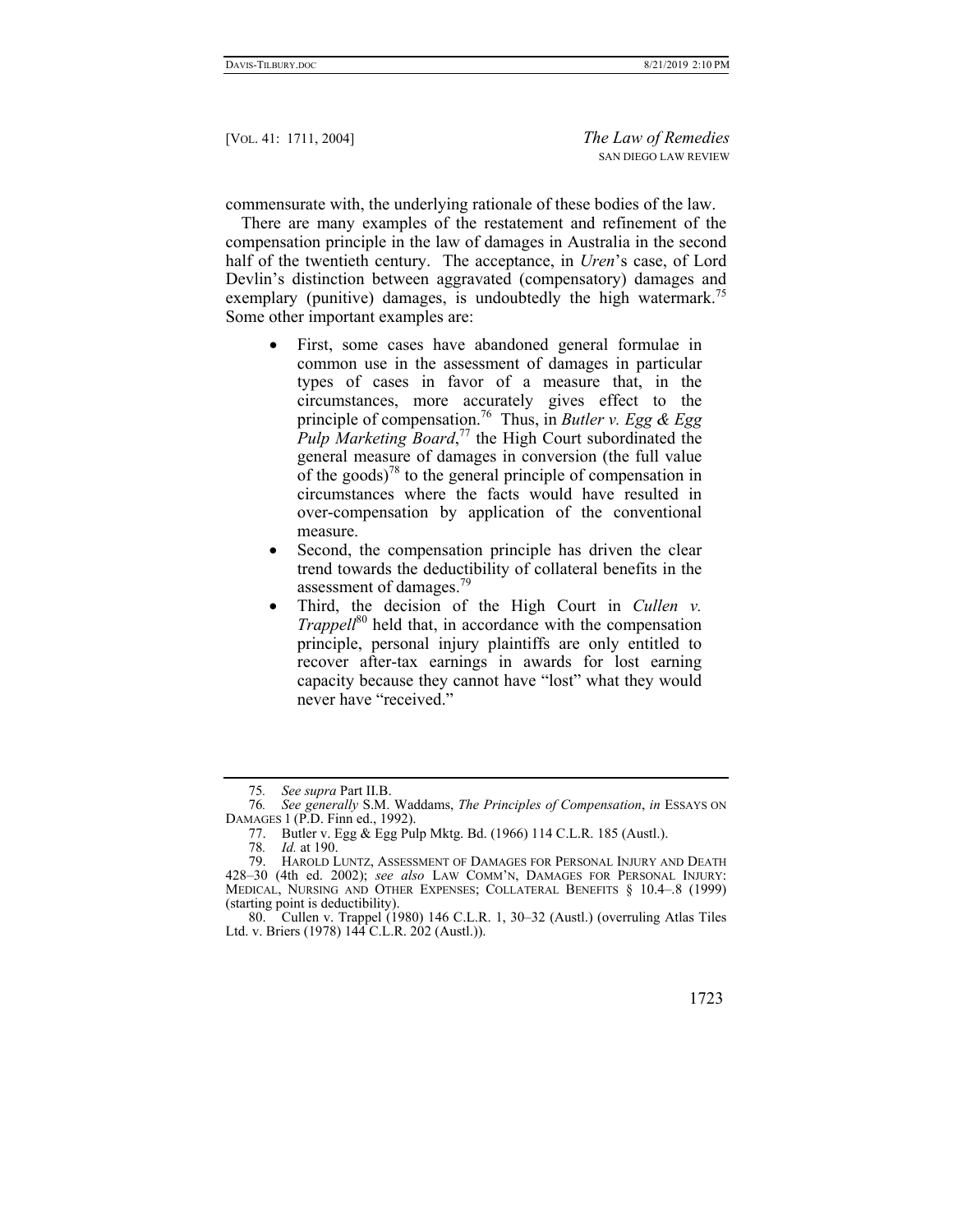- Fourth, the decision of the High Court in *Commonwealth of Australia v. Amann Aviation*<sup>81</sup> clearly establishes that a plaintiff is only entitled to claim "reliance loss" in an action for breach of contract to the extent to which the plaintiff can show (presumptively or otherwise) that such loss would have been recouped with the result that it cannot exceed the expectation interest.
- Fifth, the decision of the High Court in *Hungerfords v. Walker*, 82 overruling a long-standing principle that damages are not recoverable for the late payment of money,<sup>83</sup> held that compensation (in the form of interest) is recoverable by plaintiffs who have suffered loss by reason of being deprived or kept out of their damages.

These examples of the development of the law of damages by analysis and refinement of the principle of compensation only became possible in the latter half of the twentieth century with the virtual disappearance of the jury in civil proceedings. While juries still played a role in such proceedings, it was possible to say that damages were "an arcanum of the jury box into which judges hesitated to peer."84 The disappearance of juries led, at first, to a restatement that the assessment of damages involved a "broadbrush" exercise looking at the overall award in a global sense and juxtaposing it to the injury in question.<sup>85</sup> But the assessment of damages soon took on a more scientific appearance in all branches of the law.86 For example, future economic loss was (and is) computed in personal injury cases using mathematical or actuarial tables. And it is now clear that a broadbrush approach to the assessment of future economic loss is no longer acceptable, either generally  $87$  or in relation to specific items of economic damage.<sup>88</sup>

 <sup>81.</sup> Australia v. Amann Aviation Pty. Ltd. (1991) 174 C.L.R. 64, 104–05 (Austl.); *see also* McRae v. Commonwealth Disposals Comm'n (1951) 84 C.L.R. 377 (Austl.). 82. Hungerfords v. Walker (1989) 171 C.L.R. 125 (Austl.).

<sup>83</sup>*. See* London, Chatham & Dover Ry. Co. v. S. E. Ry. Co., [1893] A.C. 429 (H.L.).

 <sup>84.</sup> Cassell & Co. v. Broome, [1972] A.C. 1027, 1125 (H.L.).

 <sup>85.</sup> The high watermark is the decision of the High Court in *Arthur Robinson (Grafton) Ltd. v. Carter* (1968) 122 C.L.R. 649, 655 (Austl.) (discussing economic loss in a personal injury case).

 <sup>86.</sup> For personal injury, the turning point was the approach in *Sharman v. Evans* (1977) 138 C.L.R. 563 (Austl.).

<sup>87</sup>*. See* Rosstown Holding Pty. Ltd. v. Mallinson (2000) 2 V.R. 299, 309–10 (C.A.).

See Nolan v. Hamersley Iron Pty. Ltd. (2000) 23 W.A.R. 287 (discussing loss of superannuation benefits).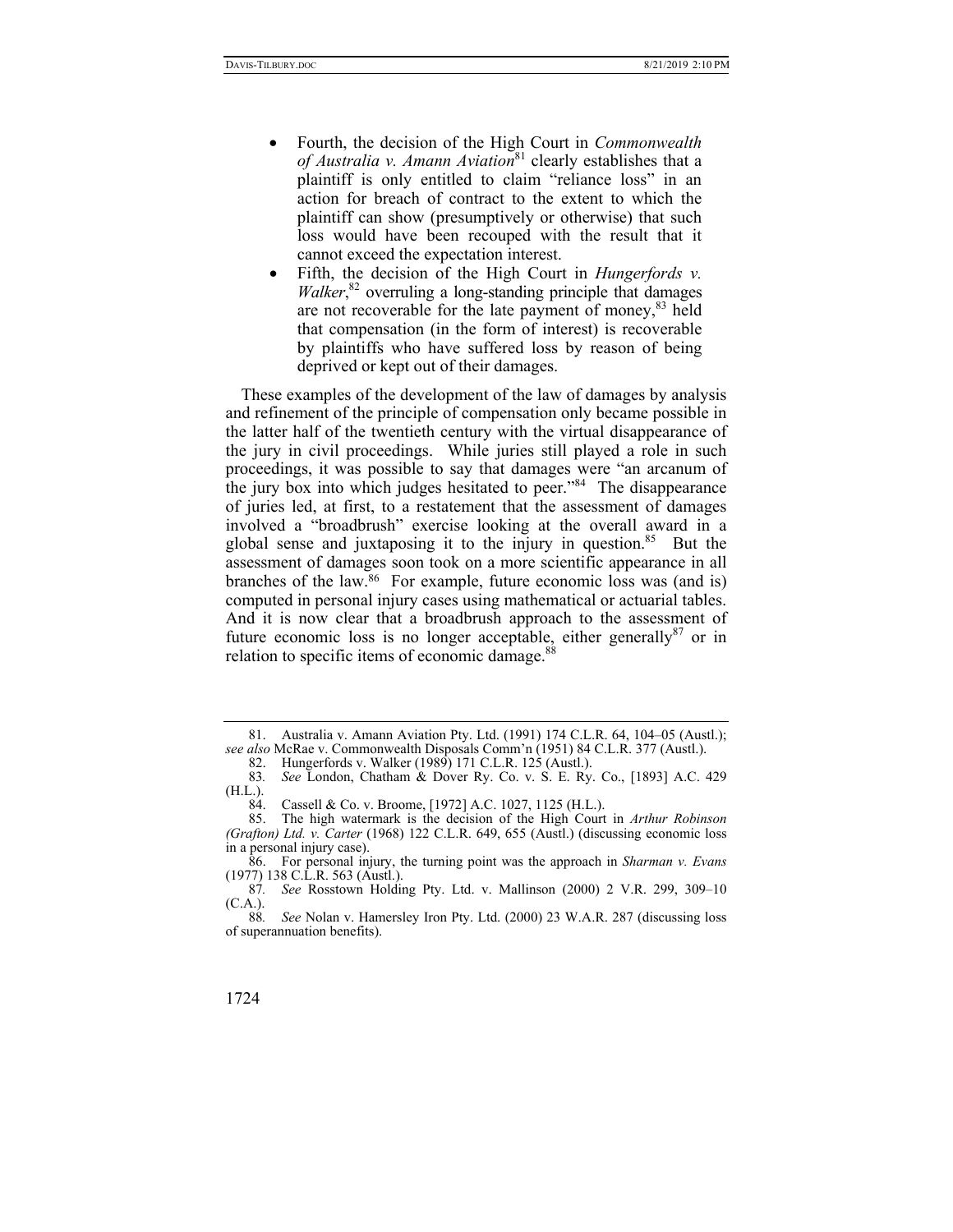## IV. THE RESURGENCE OF EQUITABLE COMPENSATION

When we slide over to the equity side of the historical divide we find that, although its role is less dominant than at common law, a firm place for the compensation principle emerged in the late stages of the twentieth century. The relevant equitable remedy is usually called, simply, "equitable compensation." It has been described as "a developing area of law," its remedial vigor "of comparatively recent vintage."89 But it can hardly be surprising that equity, in its inherent jurisdiction, would develop a compensatory remedy to deal with losses arising from breaches of equitable obligations.90

And there is no doubt that we must regard the remedy as one underpinned by the compensation objective. This is so notwithstanding a propensity among judges to use the term "restitution" to describe the purpose of equitable compensation.<sup>91</sup> But it is restitution in the sense of restoration to a previous position, not in the more modern sense of unjust enrichment. One of the benefits of the resurgence of the remedy is a wider recognition that its "object . . . is to restore persons who have suffered loss to the position in which they would have been if there had been no breach of the equitable obligation."<sup>92</sup>

The resurgence came in two stages. Its genesis is the "great speech"<sup>93</sup> of Lord Haldane, L.C., in *Nocton v. Lord Ashburton*. 94 Previously, equitable compensation's "core territory"<sup>95</sup> was the simple personal duty of an express trustee to account for lost trust assets. But in *Nocton*, the House of Lords extended the remedy to apply against a solicitor who, conflicted in interest, advised his client to discharge certain mortgage securities. This left the client without adequate security when the loan

<sup>89.</sup> Beach Petroleum NL v. Kennedy (1999) 48 N.S.W.L.R. 1, 90.<br>90. Indeed, to some extent, the jurisdiction is long-established, group

Indeed, to some extent, the jurisdiction is long-established, grounded in the old Bill of Chancery to enforce compensation for breach of fiduciary duty. *See* Nocton v. Lord Ashburton, [1914] A.C. 932, 946 (H.L.); *see also* Joshua Getzler, *Equitable Compensation and the Regulation of Fiduciary Relationships*, in 1 RESTITUTION AND EQUITY 235, 235–36 (Peter Birks & Francis Rose eds., 2000); PETER M. MCDERMOTT, EQUITABLE DAMAGES Ch. 1 (1994).

 <sup>91.</sup> For a good example of such usage, see the influential decision of Justice Street in *Re Dawson* [1966] 2 N.S.W.R. 211, 214–16.

 <sup>92.</sup> O'Halloran v. R.T. Thomas & Family Pty. Ltd. (1998) 45 N.S.W.L.R. 262, 272 (opinion of Spigelman, C.J.).

 <sup>93.</sup> R.P. MEAGHER ET AL., MEAGHER, GUMMOW & LEHANE'S EQUITY: DOCTRINES AND REMEDIES 831 (4th ed. 2002).

<sup>94</sup>*. Nocton*, [1914] A.C. at 943–58.

 <sup>95.</sup> Getzler, *supra* note 90, at 236.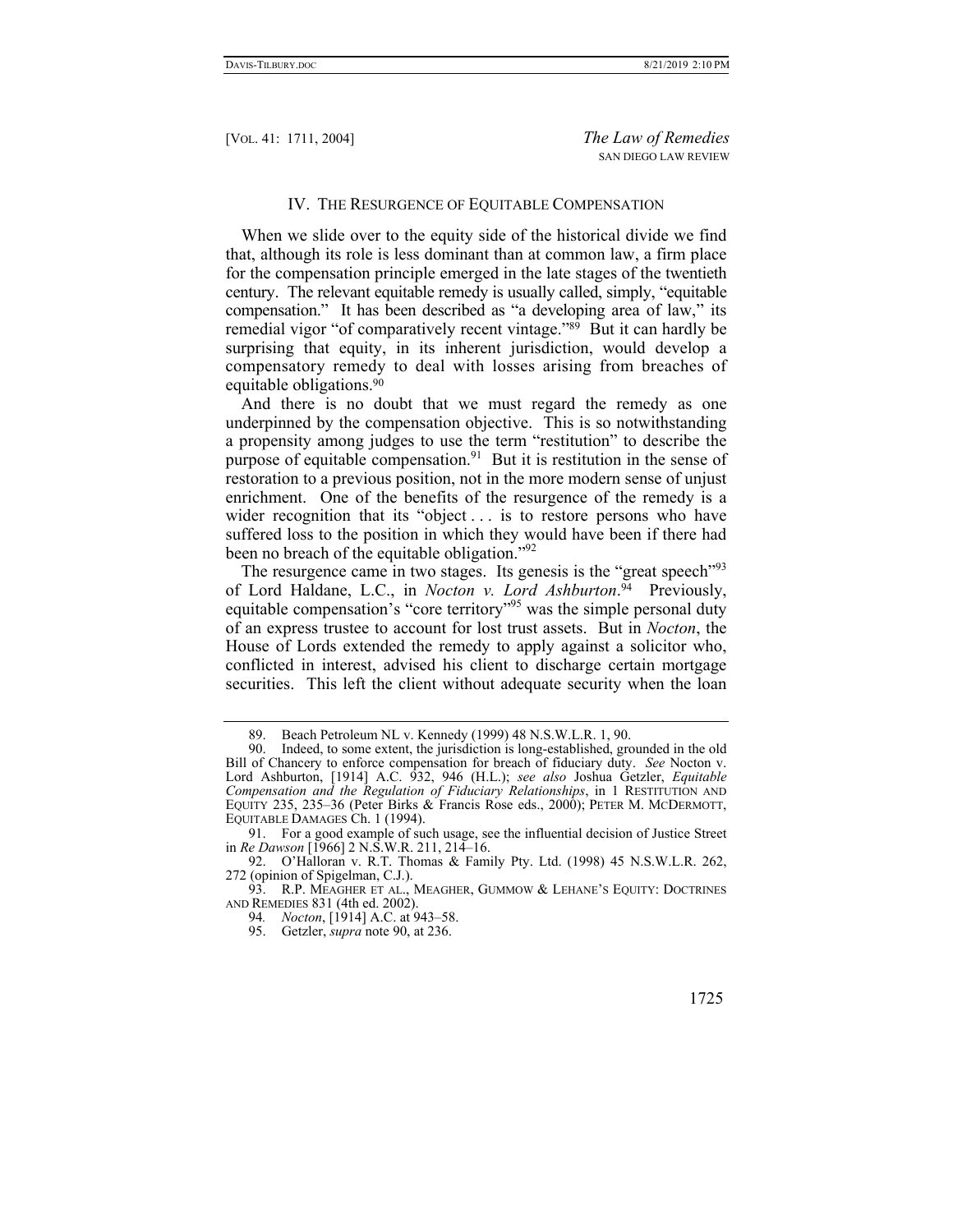went bad. There was not here any dissipation of any part of a trust estate. Rather, the client was worse off following the breach of fiduciary duty, and the House of Lords held the solicitor liable to compensate for that loss: "The proper mode of giving relief might have been to order Mr. Nocton to restore to the mortgage security what he had procured to be taken out of it, in addition to making good the amount of interest lost by what he did."<sup>96</sup>

Despite this vulnerability of fiduciaries to liability for loss generally, the remedy lay largely (although not entirely) dormant.<sup>97</sup> But, with the "energetic development of the reach of equitable duties"<sup>98</sup> (even with Australian courts resisting the temptation seen elsewhere to expand the notion of fiduciary obligations),<sup>99</sup> the latter stages of the twentieth century saw a burgeoning of equitable compensation cases. In many instances this may have involved litigants, by way of asserting the existence of equitable obligations, seeking to escape limitation period defenses that would have applied had their actions been grounded in tort or contract.100 However, the logic was perhaps inescapable—breach of an obligation, loss, the triumph of the compensatory objective, *Nocton v. Lord Ashburton*—and equitable compensation became quickly established as a "vital part of [the] judicial armoury" of all the major Commonwealth jurisdictions.<sup>101</sup>

And what powerful armory it can be. In one case, where a fraudulent joint venturer induced the other joint venture party to part with its interest to an incoming participant, the judicial analysis of the alternative legal outcomes was that damages for deceit would amount to \$250,000 whereas equitable compensation (for breach of the fiduciary obligations that one joint venturer owes to another) came to \$23 million—a difference (after allowing for the award of interest) of some \$35 million.<sup>102</sup> The case, rather dramatically, raises a key issue. We have

<sup>96</sup>*. Nocton*, [1914] A.C. at 958.

<sup>97</sup>*. See, e.g.*, McKenzie v. McDonald [1927] V.L.R. 134, 146 (1926). The highly influential case of *Re Dawson* [1966] 2 N.S.W.R 211 involved a defaulting custodial fiduciary who improperly caused to be paid away foreign currency trust funds; by the time of the trial these were worth considerably more in Australian terms and the fiduciary's liability was to compensate at the later value. As Rickett has recently reminded us, this scenario is in fact akin to the dissipating trustee being required to restore the trust estate. Charles E. F. Rickett, *Equitable Compensation: Towards a Blueprint?*, 25 SYDNEY L. REV*.* 31, 38 (2003) [hereinafter Rickett, *Blueprint*].

 <sup>98.</sup> Rickett, *Blueprint*, *supra* note 97, at 31.

<sup>99</sup>*. See* Pilmer v. Duke Group Ltd. (in Liquidation) (2001) 207 C.L.R. 165, 196– 97 (Austl.); Maguire v. Makaronis (1997) 188 C.L.R. 449, 474 (Austl.).

<sup>100</sup>*. See* the discussion in Getzler, *supra* note 90, at 246–48.

 <sup>101.</sup> Charles Rickett, *Compensating for Loss in Equity—Choosing the Right Horse for Each Course*, *in* 1 RESTITUTION AND EQUITY, *supra* note 90, at 173 [hereinafter Rickett, *Right Horse*].

 <sup>102.</sup> Biala Pty. Ltd. v. Mallina Holdings Ltd. (1993) 13 W.A.R. 11, *aff'd sub nom.*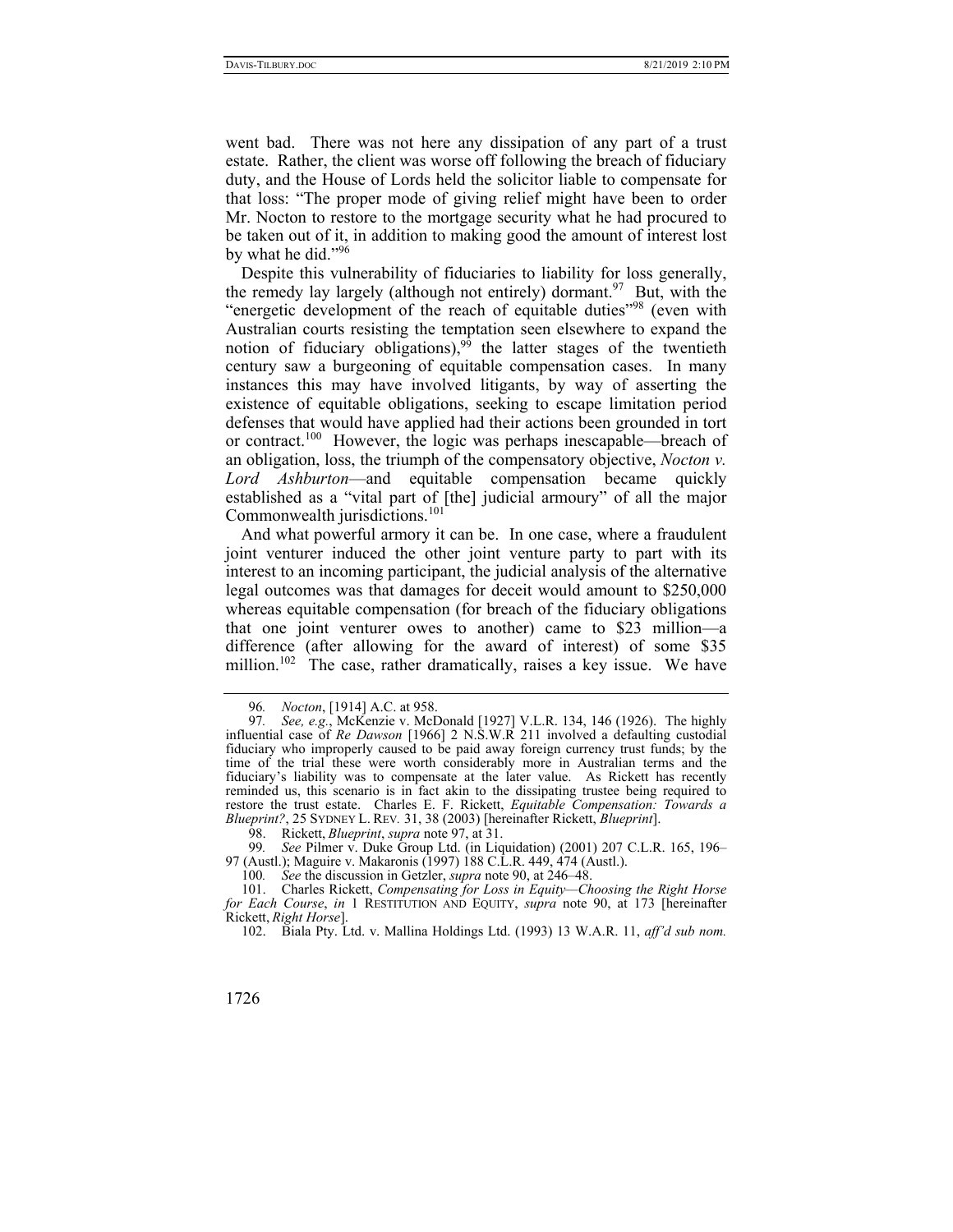identified above the triumph of the compensation principle in the law of damages. How do we justify two<sup>103</sup> such remedies in the one legal system?<sup>104</sup>

Within Australia (and elsewhere), $105$  this issue has played itself out in the context of two related questions. First, to what extent, if at all, ought an award of equitable compensation be subject to limiting factors such as, or akin to, causation, remoteness, mitigation, contributory negligence, etc.? Second, are factors such as these applicable simply by analogy to the common law or by the flexibility inherent in the nature of an equitable remedy?

The matter has proved at its most challenging in respect of causation. In the context of a brief section such as this one, present purposes can be served if we limit our discussion to this factor.<sup>106</sup> Although causation must, in justice, always be a limitation on the recovery of compensation in equity, $107$  courts have struggled to reconcile that undoubted truth with the implications derived from the decision of the Privy Council in *Brickenden v. London Loan & Savings Co*. 108 A solicitor breached his fiduciary duty by failing to disclose to his client his personal interest in elements of a loan transaction arranged between the plaintiff and another client, which transaction turned out badly for the plaintiff. It was argued

105*. See, e.g.*, Canson Enters. v. Boughton & Co., [1991] 85 D.L.R. 4th 129 (Can.); Target Holdings Ltd. v. Redferns, [1996] A.C. 421 (H.L. 1995); Bank of N.Z. v. N.Z. Guardian Trust Co. [1999] 1 N.Z.L.R. 664.

Dempster v. Mallina Holdings Ltd. (1994) 13 W.A.R. 124; *see also* Jeff Berryman, *Some Observations on the Application of Equitable Compensation in WA: Dempster v. Mallina* Holdings Ltd., 25 U. W. Ausri. L. REV. 317, 319-22 (1995); Wayne S. Martin, *Principles of Equitable Compensation*, *in* CIVIL REMEDIES: ISSUES AND DEVELOPMENTS 114, 135–38 (Robyn Carroll ed., 1996).

 <sup>103.</sup> In fact the number is three, when one takes into account so-called equitable (or *Lord Cairns Act*) damages, i.e. statutory damages originally authorized to be awarded by the Court of Chancery in England pursuant to the Chancery Amendment Act, 1858, 21  $\&$ 22 Vict., c. 27 (Eng.), a jurisdiction that still survives in Australia. *See, e.g.*, Supreme Court Act, 1970, § 68 (N.S.W.), and corresponding provisions in other states and territories. *See generally* MCDERMOTT, *supra* note 90 (providing a full treatment of the remedy); Michael Tilbury & Gary Davis, *Equitable Compensation*, *in* THE PRINCIPLES OF EQUITY 797, 826–39 (Patrick Parkinson ed., 2d ed. 2003).

 <sup>104.</sup> Michael Tilbury, *Teaching Remedies in Australia*, 39 BRANDEIS L.J. 587, 592 (2001).

 <sup>106.</sup> At this point, we draw upon our Chapter 22 in Parkinson's THE PRINCIPLES OF EQUITY. *See generally* Tilbury & Davis, *supra* note 103.

<sup>107</sup>*. Target Holdings*, [1996] A.C. at 432; *see also* Anthony Mason, *The Place of Equity and Equitable Remedies in the Contemporary Common Law World*, 110 L.Q. REV*.* 238, 244 (1994).

 <sup>108. [1934] 3</sup> D.L.R. 465 (Can.) (opinion of Lord Thankerton).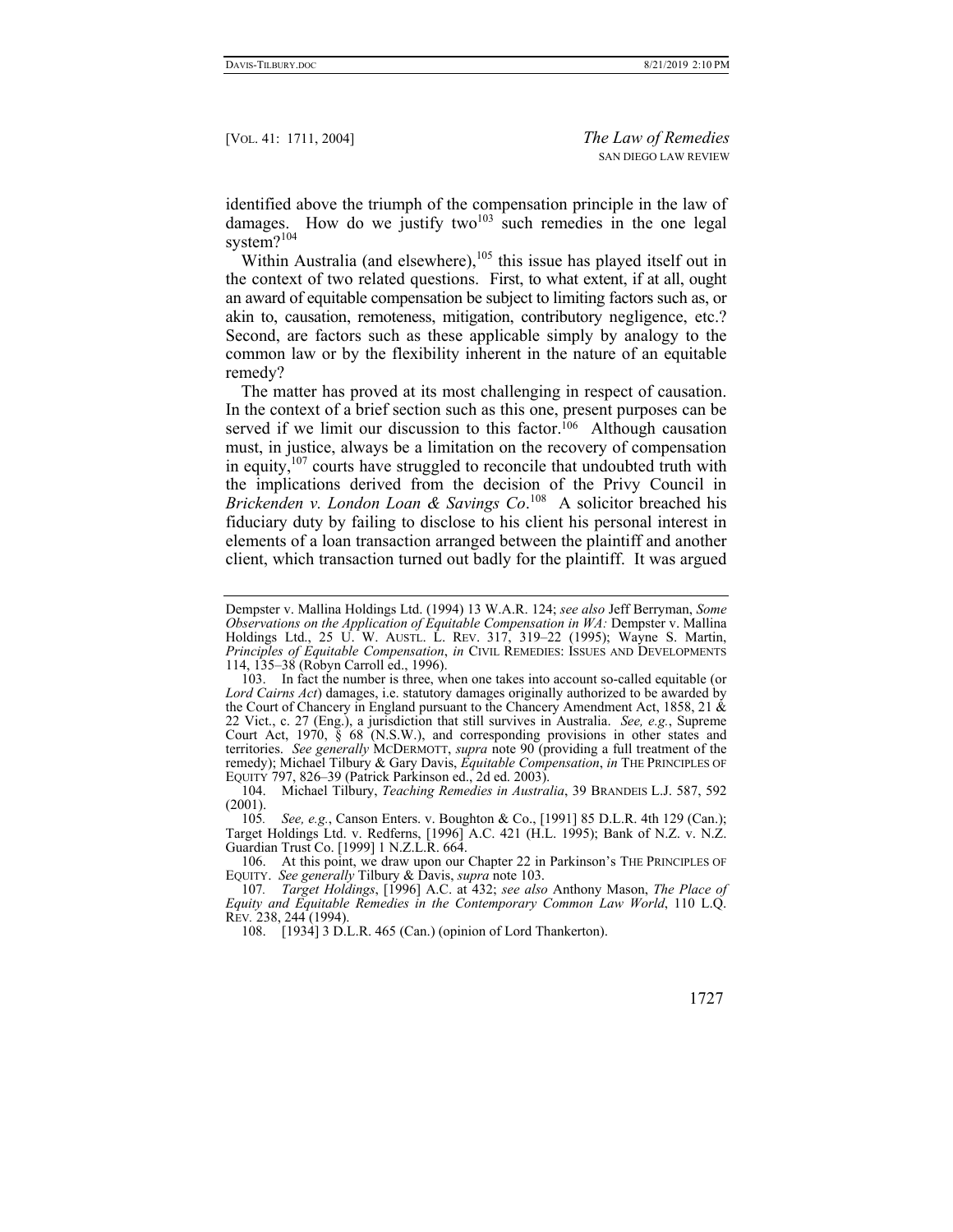against the plaintiff in the claim for compensation that there was no evidence that the plaintiff had not received full value in the transaction and that the plaintiff would have been no worse off even if full disclosure had been made by the solicitor. The "rule of *Brickenden*"109 is contained in the following remarks:

 When a party, holding a fiduciary relationship, commits a breach of his duty by non-disclosure of material facts, which his constituent is entitled to know in connection with the transaction, he cannot be heard to maintain that disclosure would not have altered the decision to proceed with the transaction, because the constituent's action would be solely determined by some other factor, such as the valuation by another party of the property proposed to be mortgaged. Once the Court has determined that the non-disclosed facts were material, speculation as to what course the constituent, on disclosure, would have taken is not relevant.110

Read strictly, the test "seems to render it unnecessary even to inquire whether the loss would have occurred had there been no breach of duty . . .  $.^{111}$  Counsel have, on occasion, submitted as much.<sup>112</sup> Viewed in these absolute terms, *Brickenden* has the capacity to "present the spectre . . . that fiduciaries will be unfairly burdened with consequences that have no logical connection with their breach."<sup>113</sup>

But it seems clear now in Australia that this cannot be the correct interpretation of *Brickenden*. The High Court<sup>114</sup> has recently approved Lord Justice Mummery's pithy way of putting it: "[t]here is no equitable by-pass of the need to establish causation."<sup>115</sup> To answer the first question (as it is relevant to causation), equitable compensation as a remedy must certainly pass over a hurdle called "causation."<sup>116</sup>

This leaves a subsidiary question involving the nature of the causation requirement for equitable compensation. Does it, for example, incorporate elements of policy and values in the manner of Australian common

<sup>109</sup>*. See* Maguire v. Makaronis (1997) 188 C.L.R. 449, 492 (Austl.).

<sup>110</sup>*. Brickenden*, [1934] 3 D.L.R. at 469.

 <sup>111.</sup> Charles Lo Presti Pty. Ltd. v. Karabalios [2000] N.S.W.S.C. 395 (15 May 2000) at [26] (Austin, J.), *at* http://www.Austlii.edu/au/au/cases/nsw/supreme\_ct/2000/ 395.html (last visited Oct. 30, 2004).

<sup>112</sup>*. See, e.g.*, Beach Petroleum NL v. Kennedy (1999) 48 N.S.W.L.R. 1, 91 ("[I]n the case of causation for purposes of determining equitable compensation, authority 'forbids speculation as to what might have occurred if not for the breach of fiduciary duty.'").

<sup>113</sup>*. Maguire* 188 C.L.R. at 494 (opinion of Kirby, J., although his Honor's analysis led him to reject that spectre). *See generally* J.D. Heydon, *Causal Relationships Between a Fiduciary's Default and the Principal's Loss*, 110 L.Q. REV*.* 328 (1994).

 <sup>114.</sup> Youyang Pty. Ltd. v. Minter Ellison Morris Fletcher (2003) 196 A.L.R. 484, 492 (Gleeson, C.J., McHugh, Gummow, Kirby, and Hayne, J.J.).

 <sup>115.</sup> Swindle v. Harrison, [1997] 4 All E.R. 705, 733 (C.A.).

 <sup>116.</sup> However, it would seem otherwise for remoteness, mitigation, contributory negligence, etc. *See* Tilbury & Davis, *supra* note 103, at 819–22.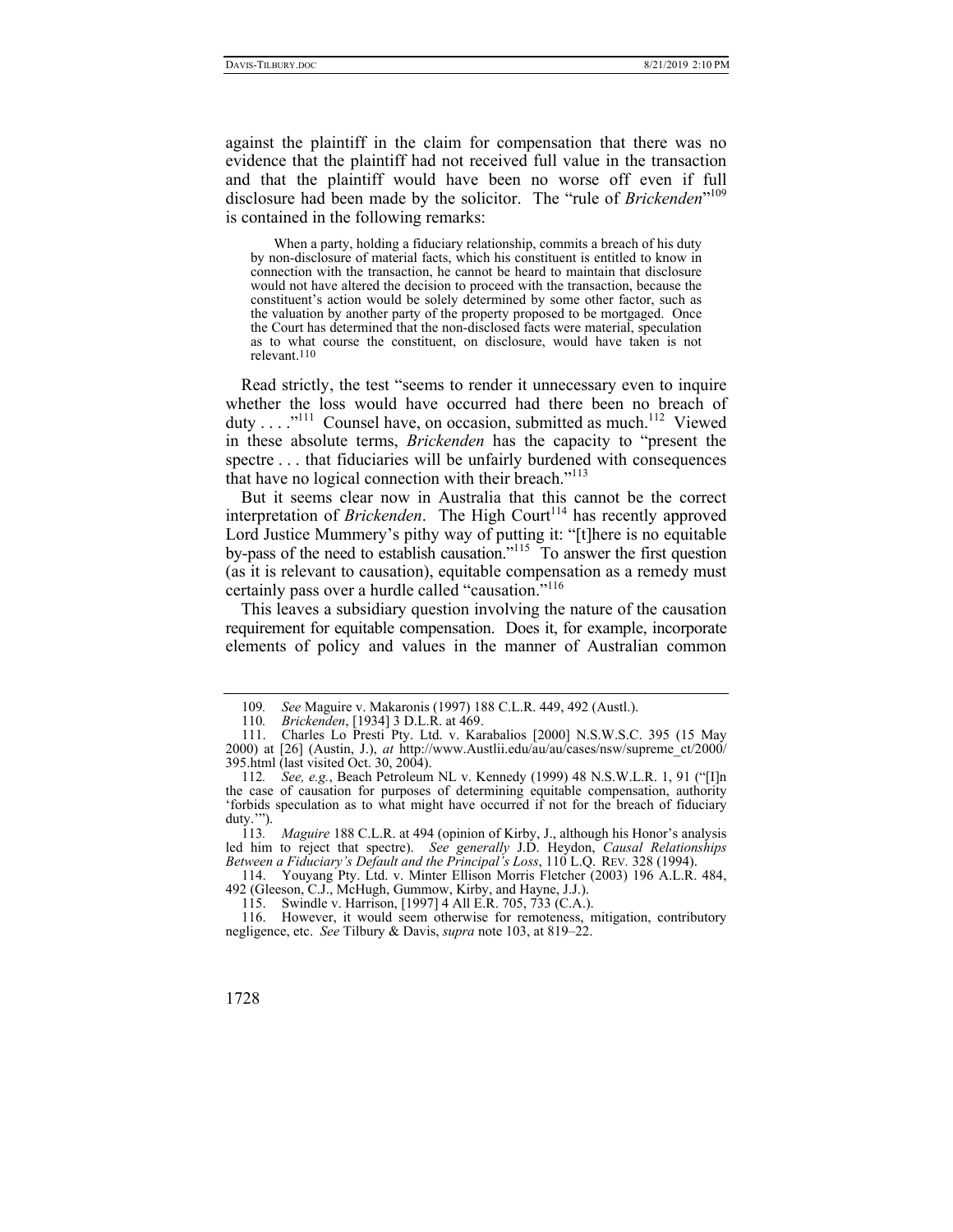law?<sup>117</sup> Does it permit courts to decline to find a causal link when, on the balance of probabilities, a view is taken as to what would have happened had there been no breach of equitable obligation? $118$ 

What can be discerned in Australian case law is what one commentor calls (although not with specific reference to Australian law) a "very plaintiff-friendly"<sup>119</sup> attitude. Causation is dealt with by application of the full benefit of hindsight.<sup>120</sup> This leads to an acceptance of the notion that, on account of differing causation analyses, a plaintiff may recover more in compensation in equity than might be recoverable at common law on the same facts.<sup>121</sup> The Australian cases strongly suggest that the analysis in equity is one of "but for," that is, "the inquiry [is] whether the loss would have happened if there had been no breach."122

However, some recent analyses, both judicial<sup>123</sup> and academic,  $124$  try to avoid a monolithic approach to the problem. Equitable obligations are nowadays too diverse. The causation requirement must accommodate the diversity and adjust to fit the circumstances. It is therefore suggested that, where the equitable duty, for example of skill and care, resembles a common law duty, common law rules, not only of causation but also of remoteness, measure, etc., should apply by analogy. A modern and united legal system demands such coherence.

118*. See, e.g.*, Beach Petroleum NL v. Kennedy (1999) 48 N.S.W.L.R. 1, 93–94; Gilbert v. Shanahan [1998] 3 N.Z.L.R. 528, 535–36; *Maguire* 188 C.L.R. at 493.

 <sup>117.</sup> This "common sense" approach oriented around whether liability *should* be attributed to a contract-breaker or tortfeasor is supported by numerous cases at the High Court level, of which *March v. E. & M. H. Stramare Pty. Ltd.* (1991) 171 C.L.R. 506, 514 (Austl.), and *Chappel v. Hart* (1998) 195 C.L.R. 232, 238 (Austl.), are perhaps the best known; the most recent exposition is contained in Justice Hayne's judgment in *Pledge v. Roads and Traffic Authority* (2004) 205 A.L.R. 56, 58–61.

 <sup>119.</sup> Rickett, *Right Horse*, *supra* note 101, at 176.

 <sup>120.</sup> O'Halloran v. R T Thomas & Family Pty. Ltd. (1998) 45 N.S.W.L.R. 262, 273; Permanent Bldg. Soc'y (in Liquidation) v. Wheeler (1994) 11 W.A.R. 187, 235 (Ipp, J.).

 <sup>121.</sup> Pilmer v. Duke Group Ltd. (in Liquidation) (2001) 207 C.L.R. 165, 225–26 (Austl.) ("[D]iffering approaches of equity and the common law to assessing the consequences of the wrong, and to whom that wrong is properly attributed."); McCann v. Switz. Ins. Austl. Ltd. (2000) 203 C.L.R. 579, 621–22 (Austl.).

<sup>122</sup>*. Re Dawson* [1966] 2 N.S.W.R. 211, 215 (Street, J.); *see also Pilmer* 207 C.L.R. at 227; *McCann* 203 C.L.R. at 588, 621–22; *Maguire* 188 C.L.R. at 491–94; *O'Halloran* 45 N.S.W.L.R. at 275, 277.

<sup>123</sup>*. See, e.g.*, Bank of N.Z. v. N.Z. Guardian Trust Co. [1999] 1 N.Z.L.R. 664; Bristol & W. Bldg. Soc'y v. Mothew, [1998] Ch. 1, 19 (C.A. 1996).

<sup>124</sup>*. See generally* Rickett, *Blueprint*, *supra* note 97.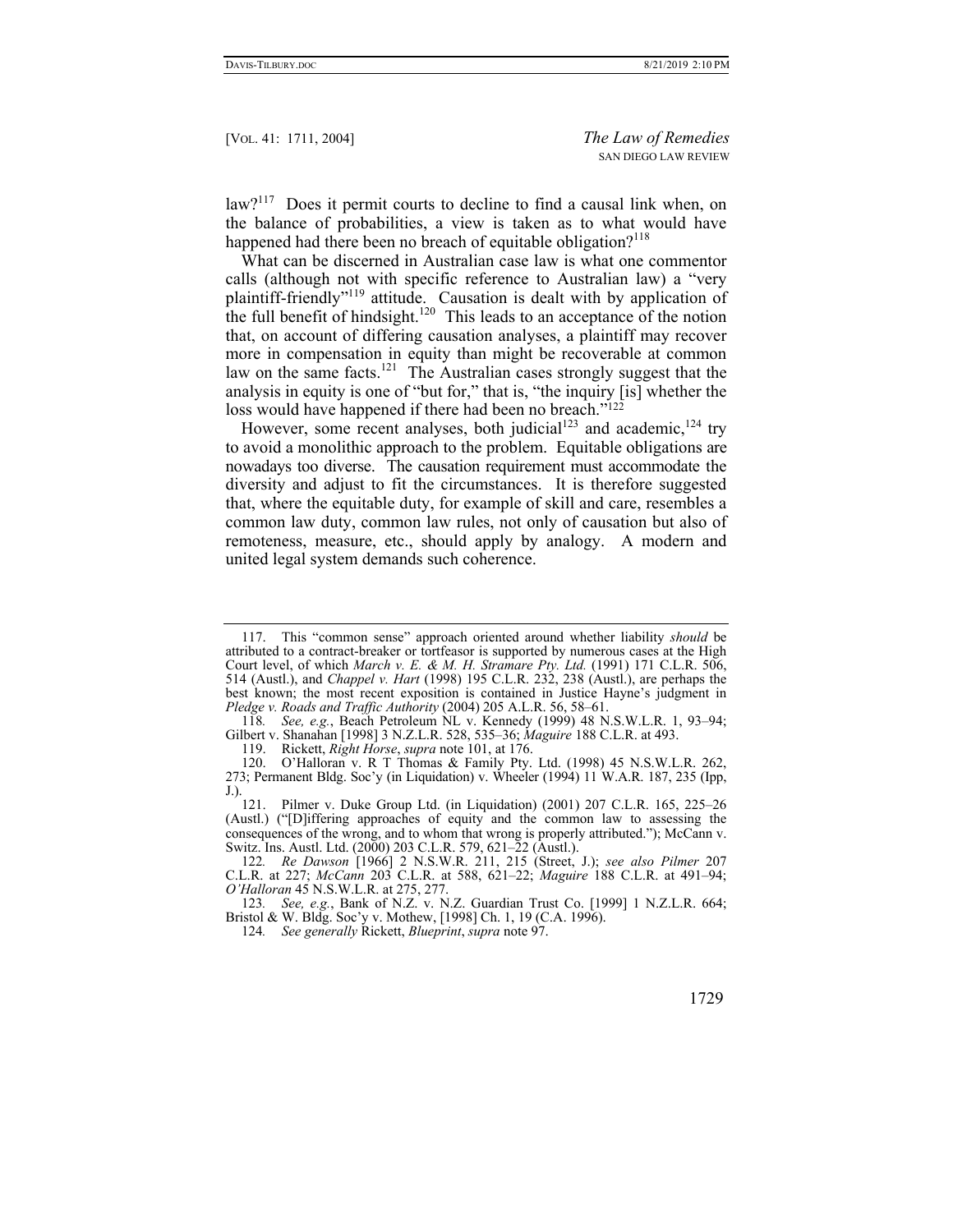Possibly so, but the High Court of Australia remains unconvinced, as evidenced by these very recent (albeit obiter) remarks from its judgment in *Youyang Pty Ltd. v Minter Ellison*:

[T]here must be a real question whether the unique foundation and goals of equity, which has the institution of the trust at its heart, warrant any assimilation even in this limited way with the measure of compensatory damages in tort and contract. It may be thought strange to decide that the precept that trustees are to be kept by courts of equity up to their duty has an application limited to the observance by trustees of some only of their duties to beneficiaries in dealing with trust funds.125

While the Court endorsed the notion that in questions of causation one must focus on the relevant equitable duty,  $126$  one remains driven, judging by these remarks, to the view that if equitable compensation is to be limited, the limitations will arise from the nature and needs of equity itself.127

The resurgence of equitable compensation has forced us to confront, in something that goes beyond the comfortable confines of history, the place of modern equity in a judicature system that is now 130 years old. Professor Rickett, characteristically, has put the point with utter clarity:

[I]n the end, the debate about equitable compensation . . . is actually a debate about the make-up of modern equity, and the latter's place in the civil law of obligations and property in the new century. The blueprint for equitable compensation is a particular application of the greater blueprint for modern equity.128

The passage extracted above from *Youyang* offers a solid signal to what is *not* on that blueprint so far as Australia is concerned—the common law. As Justice Kirby has put it, the High Court has repeatedly recognized that "in Australia, the substantive rules of equity have retained their identity as part of a separate and coherent body of principles."<sup>129</sup>

## V. THE STATUTORY OVERLAY OF THE COMMON LAW

It would be difficult to overstate the impact that legislation has had on the development of Australian remedial law. Two developments will be discussed as contrasting illustrations, one promoting the compensation

128. Rickett, *Blueprint*, *supra* note 97, at 32.

 <sup>125.</sup> Youyang Pty. Ltd. v. Minter Ellison Morris Fletcher (2003) 212 C.L.R. 484, 500 (Austl.) (Gleeson, C.J., McHugh, Gummow, Kirby, and Hayne, J.J.).

<sup>126</sup>*. Id.* at 502 (endorsing Swindle v. Harrison, [1997] 4 All E.R. 705, 734 (C.A.).

 <sup>127.</sup> This was the view of McLachlin, J., in *Canson Enterprises v. Boughton & Co.*, (1991) 85 D.L.R. 4th 129, 154 (Can.), a view that has largely been endorsed by Australian judges, most recently in *Youyang* itself. *Youyang* 212 C.L.R. at 500.

Pilmer v. Duke Group Ltd. (in Liquidation) (2001) 207 C.L.R. 165, 231 (Austl.).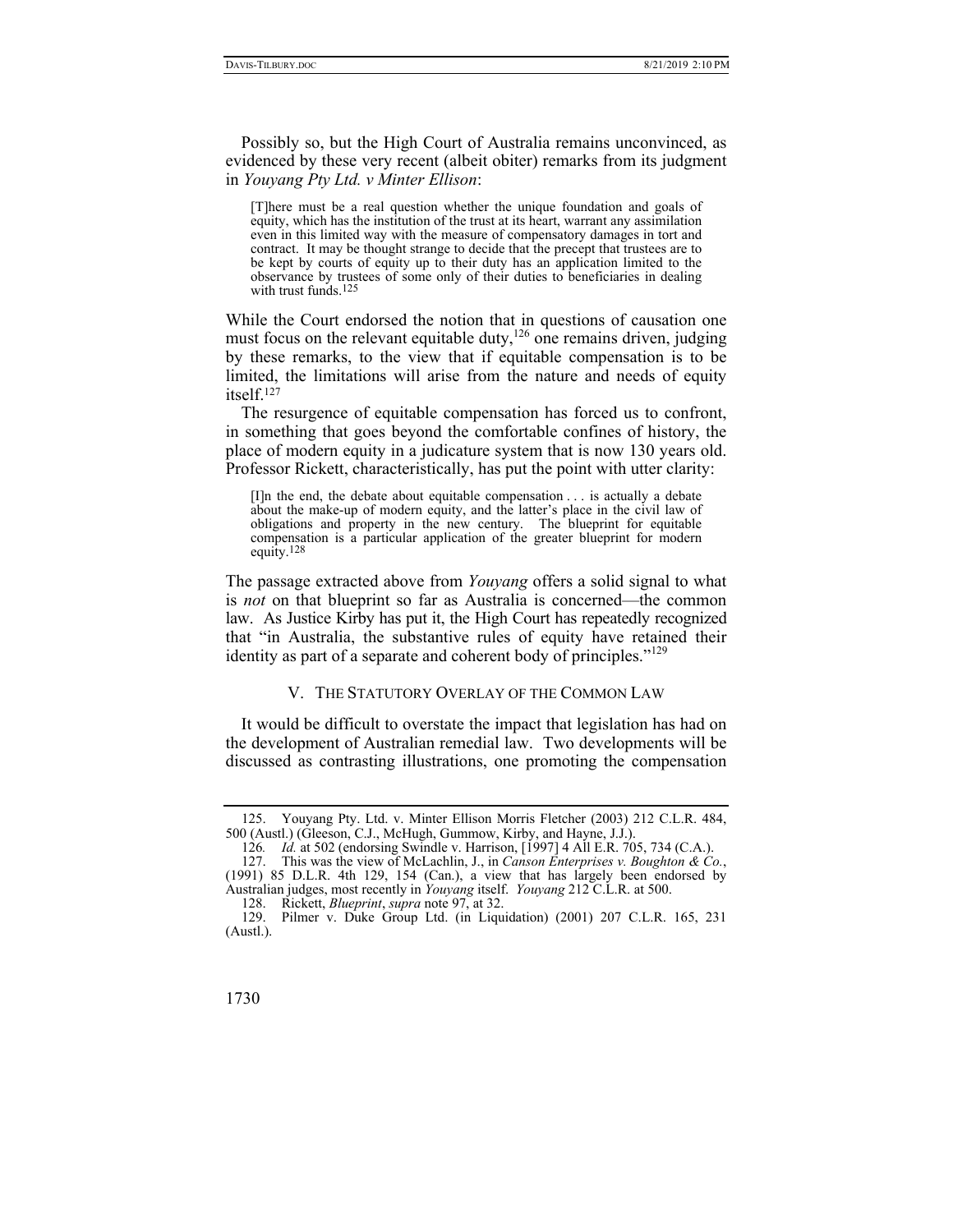objective, the other undercutting it. However, it would be remiss to write about statutes without mentioning what is probably the single most dominant one, in practical terms, operating in Australia.

That statute is the *Trade Practices Act 1974* (Cth) (along with its State and Territory counterparts in the form of fair trading legislation).<sup>130</sup> This Act, especially Part V and even more especially the prohibition in section 52 of "conduct that is misleading or deceptive or is likely to mislead or deceive," has revolutionized commercial and consumer litigation in Australia: "[T]he 'luxuriant and proliferating growth in actions upon s 52 or upon its State counterparts' has quite overshadowed the general law."<sup>131</sup> The remedies provided for contravention are wideranging and broadly interpreted to promote the competition, consumer protection, and fair trading objects of the Act.<sup>132</sup> In respect of the damages or compensation remedies in particular, provided by sections 82 and 87, the High Court, after a tentative start,  $133$  has adopted an approach that eschews any presumption that the Act's remedial provisions are to be interpreted either by analogy to the common law or with the common law as a starting point.<sup>134</sup> Any doubt about that proposition has been removed by the High Court's recent emphatic reminder in rare (for that Court) unanimous joint reasons of the entire bench.<sup>135</sup> As we have seen with equitable compensation, Australian remedial law sections off its various source components.

Returning to our primary illustrations, the first sees statute as a mechanism for reinforcing the dominance of the compensation principle. As is well known, the common law denied damages entirely to persons who failed to care adequately for their own safety, notwithstanding otherwise actionable want of care on the part of a tortfeasor.<sup>136</sup> Justice McHugh has recently remarked upon this situation, and its consequences:

 <sup>130.</sup> The *Fair Trading Act*, 1985 (Vict.), was the first of these to be enacted, with other jurisdictions following over the ensuing five years.

 <sup>131.</sup> PETER HEFFEY ET AL., PRINCIPLES OF CONTRACT LAW 483 (2002) (quoting Prestia v. Aknar (1996) 40 N.S.W.L.R. 165, 181).

<sup>132.</sup> Henville v. Walker (2001) 206 C.L.R. 459, 489 (Austl.).<br>133. See Gates v. City Mut. Life Assurance Soc'y Ltd. (1

<sup>133</sup>*. See* Gates v. City Mut. Life Assurance Soc'y Ltd. (1986) 160 C.L.R. 1, 6 (Austl.).

<sup>134</sup>*. See* I & L Sec. Pty. Ltd. v. HTW Valuers (Brisbane) Pty. Ltd. (2002) 210 C.L.R. 109, 135 (Austl.); *Henville* 206 C.L.R. at 470; Marks v. GIO Austl. Holdings Ltd. (1998) 196 C.L.R. 494, 495 (Austl.).

 <sup>135.</sup> Murphy v. Overton Invs. Pty. Ltd. (2004) 204 A.L.R. 26, 27, 37.

 <sup>136.</sup> Butterfield v. Forrester, 103 Eng. Rep. 926 (K.B. 1809).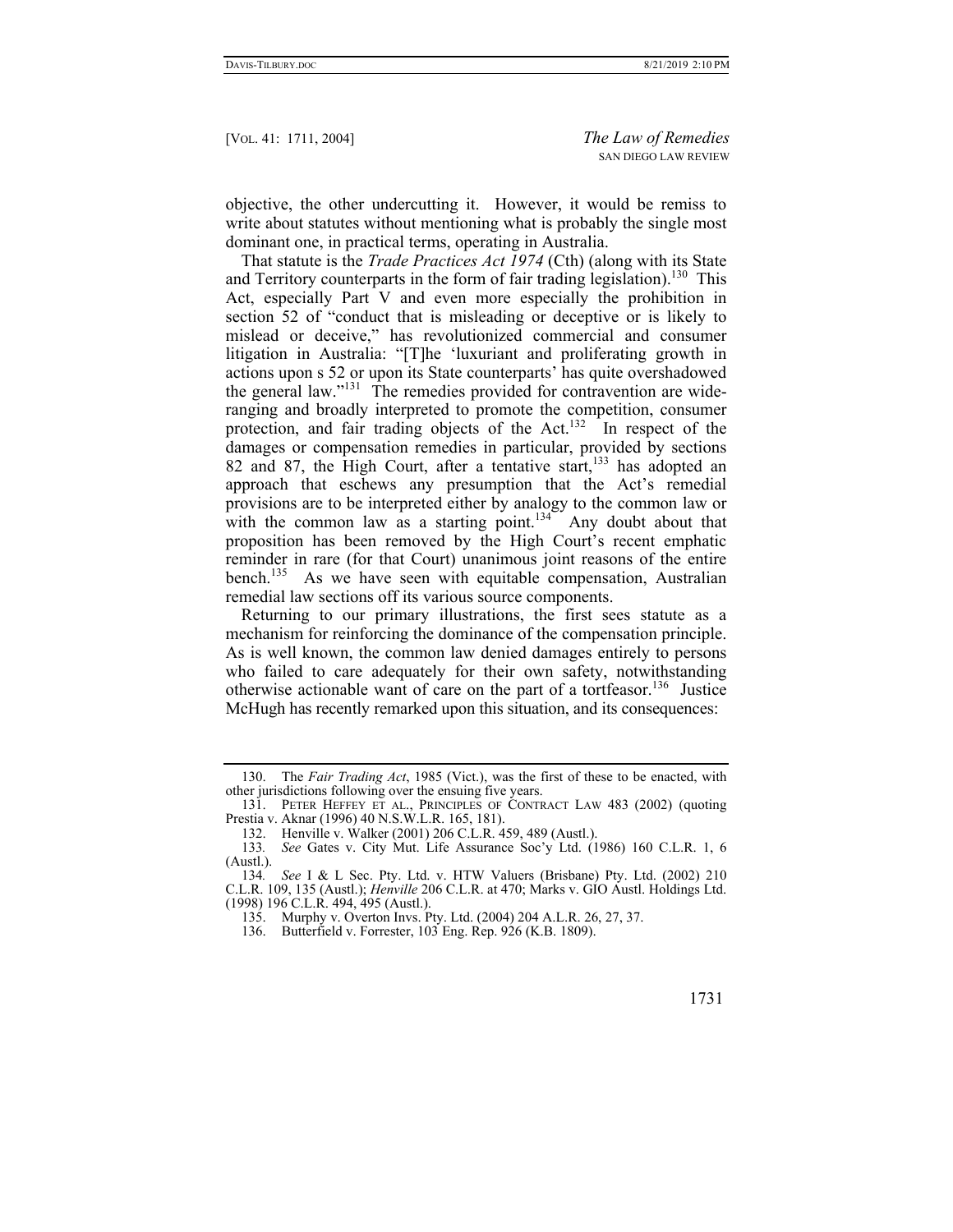Until the middle of the twentieth century, the contributory negligence of a plaintiff was a defence to an action for negligence, even if the negligence of the defendant far outweighed the contributory negligence of the plaintiff. No one with experience of common law jury trials could fail to believe that juries often—perhaps usually—avoided the harshness of the rule by taking a benign view of the plaintiff's conduct. On some occasions, juries even appeared to compromise by reducing the plaintiff's damages to accord roughly with his or her responsibility for the damage suffered.<sup>137</sup>

His Honor went on to relate, again something well known, the various correctives that judges, having come to dislike the harshness of the rule, developed in order to weaken that harshness.<sup>138</sup>

All of these common law developments, with the possible exception of the tendency of juries to lessen damages in a rough and ready sense, worked against the compensation principle. The denial of damages to victims of negligence negates the compensation principle, obviously. But so did the correctives, because in an all-or-nothing environment, an avoidance of contributory negligence findings allowed plaintiffs to recover full compensation notwithstanding that they were, to some extent, the authors of their own misfortunes. The common law of contributory negligence also had a distorting effect on the principles of causation, as explained by Chief Justice Mason in *March v. E. & M. H. Stramare Pty. Ltd.*,<sup>139</sup> and to that extent, a potential adverse impact on the achievement of the compensation objective. This changed with development of a legislative mechanism for apportionment of the damages as between a negligent defendant and a contributorily negligent plaintiff. The latter half of the twentieth century saw all Australian jurisdictions enact legislation modeled upon the *Law Reform (Contributory Negligence) Act 1945* (UK).<sup>140</sup> Courts were given the power to apportion liability for loss according to the plaintiff's and defendant's share of responsibility. A wide discretion was conferred upon a court to reduce the damages recoverable "to such extent as the court thinks just and equitable having regard to the claimant's share in the responsibility for the damage."<sup>141</sup>

 <sup>137.</sup> Josyln v. Berryman (2003) 198 A.L.R. 137, 142.

<sup>138</sup>*. Id.* at 142–43. These correctives included a shifting of the onus of proof to the defendant to establish contributory negligence, the development of the "last opportunity" rule, the practical excision of contributory negligence from employment cases, and the doctrine that contributory negligence was not a defence to actions for breach of statutory duty.<br> $139.$ 

 <sup>139. (1991) 171</sup> C.L.R. 506, 511–14 (Austl.).

 <sup>140.</sup> Law Reform (Contributory Negligence) Act, 1945, 8 & 9 Geo. 6, c. 28 (Eng.).

 <sup>141.</sup> Law Reform (Miscellaneous Provisions) Act, 1965, § 10(1) (N.S.W.); *see also* corresponding provisions in other states and territories.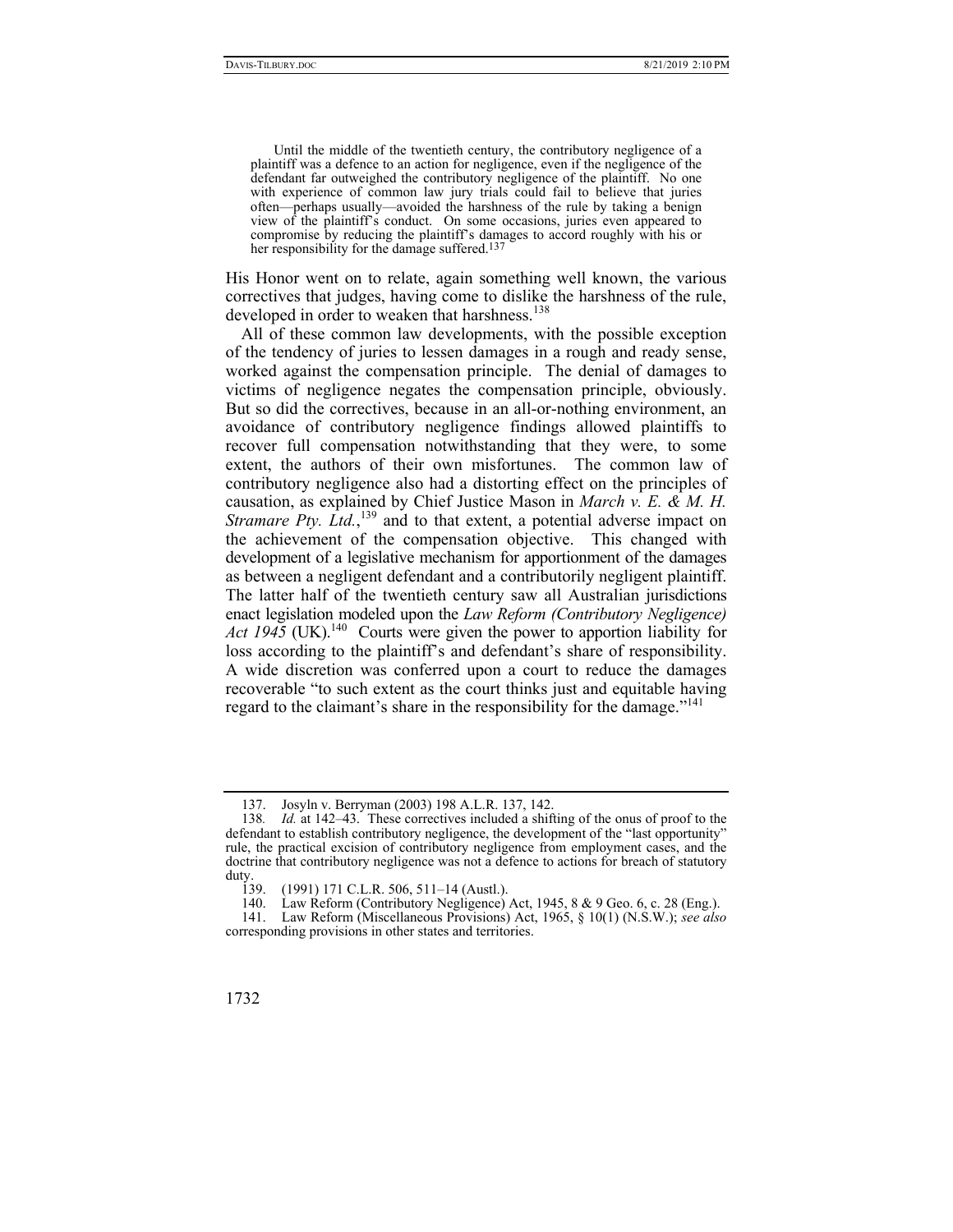Whether the common law itself eventually would have developed its own apportionment principles,<sup>142</sup> the legislative solution clearly hastened the arrival of a situation that, in the circumstances, best achieved rightful compensation for victims of negligence. And this role for statute remains true. In *Astley v. Austrust Ltd.*,<sup>143</sup> the High Court ruled that the apportionment legislation did not apply to claims made in contract, even in respect of breach of a contractual obligation of care that was parallel to and concurrent with a tortious duty. Plaintiffs fortunate enough to be able to found their claims on the common law of contract would obtain full damages, notwithstanding a proved failure on their parts to take care for their own interests.<sup>144</sup> Australian legislatures quickly responded to restore the primacy of the compensation principle.<sup>145</sup>

It has been quite the opposite in our second example of the statutory impact on the law of remedies. We have already addressed<sup>146</sup> the fact that in the field of recovery of damages for personal injuries, as elsewhere, the trend of common law damages assessment took on more and more of a scientific appearance in the second half of the last century than had previously been the case. The approach adopted was to identify as precisely as possible the losses and harms, so that they could be compensated adequately. Making due allowance for the impact of taxation, collateral benefits and so forth both added to the science of the approach and promoted the achievement of the ultimate objective.

However, as illustrated in the following discussion, much of this has been undermined by legislative developments of the past quarter century or so. The inexorable trend emanating from the legislatures has been to diminish the payouts to plaintiffs, leaving them undercompensated. Ironically, this grew out of legislative developments whose object was to ensure that the largest classes of injured plaintiffs actually received their compensatory payments, in the sense of ensuring that they did not remain vulnerable to judgment-proof defendants.

146*. See supra* Part III.

 <sup>142.</sup> See the discussions in Gary Davis & Jane Knowler, *Down But Not Out: Contributory Negligence, Contract, Statute and Common Law*, 23 MELB. U. L. REV. 795, 812–15 (1999) and Geoff Masel & David Kelly, *Contributory Negligence and the Provision of Services: A Critique of Astley*, 74 AUSTL. L.J. 306, 316–23 (2000).

<sup>143. (1999) 197</sup> C.L.R. 1 (Austl.).

 <sup>144.</sup> Full recovery arose because, unlike in tort, contributory negligence had never been a defense to breach of contract actions.

<sup>145</sup>*. See, e.g.*, Law Reform (Contributory Negligence and Apportionment of Liability) Act, 2001, § 3 (S. Austl.), defining fault to mean, *inter alia*, "a breach of a contractual duty of care." Other formulae are found in the legislation of other states and territories.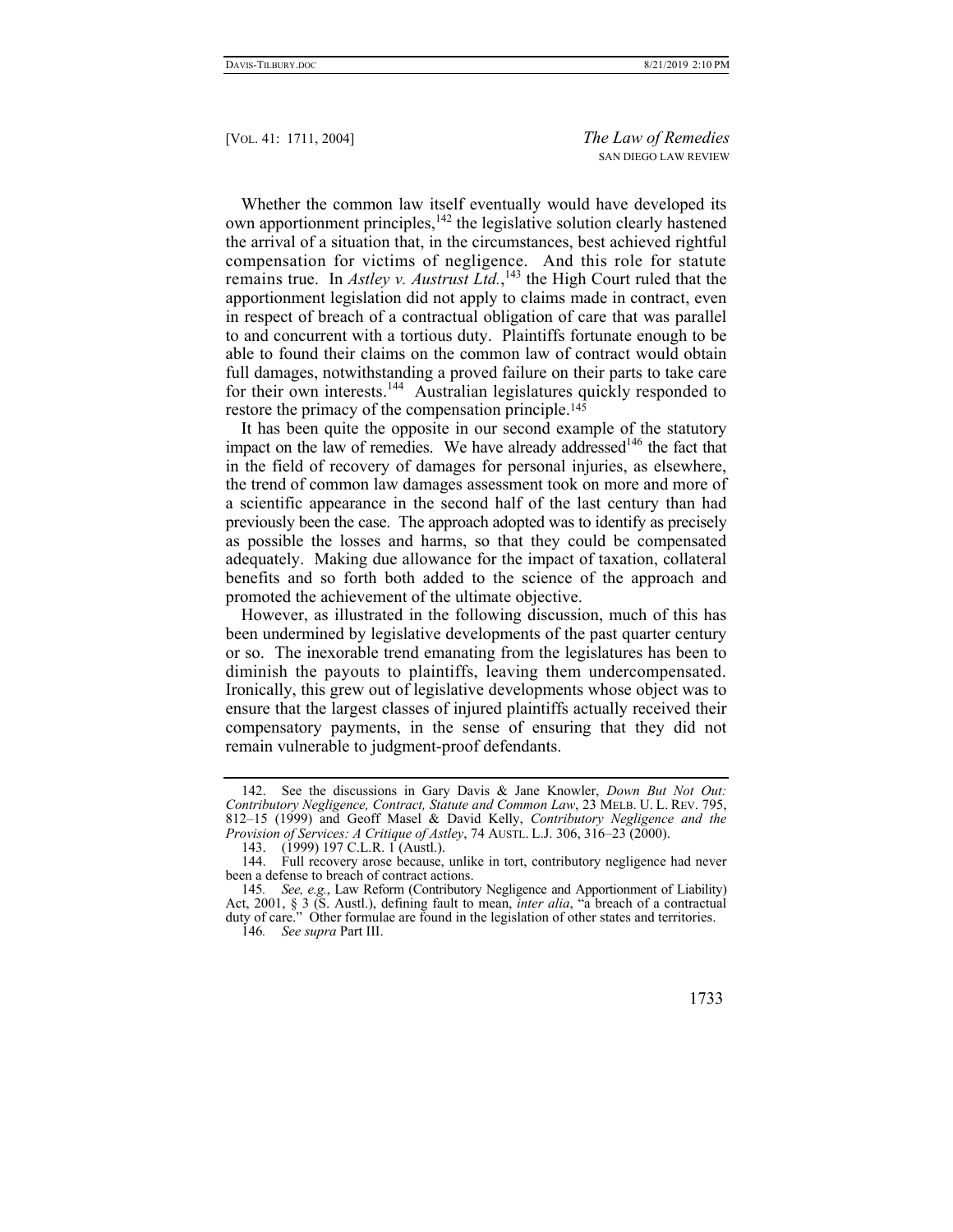The field of transport accidents constitutes a leading example. That is, the concern is manifested in the issue of how to deal with the consequences of the "death of, or bodily injury to, any person caused by or arising out of the use of [a motor] vehicle . . . ."147 Legislation of this nature created a scheme of compulsory third party (CTP) insurance, typically with the insurer being a publicly funded body.<sup>148</sup> The legislation would provide for a prescribed policy of insurance to be issued, with the CTP insurer being made liable to indemnify the persons specified in the policy.<sup>149</sup> However, the legislation would typically go beyond the provision of mere indemnity rights and obligations as between insured and CTP insurer and give a successful plaintiff direct recourse to the CTP insurer without the need to go through the usual enforcement processes against the negligent defendant.<sup>150</sup> This reinforced the legislative policy of assuring that injured persons' rights to compensation would not be defeated by a defendant's lack of assets.<sup>151</sup>

But the compensation principle eventually foundered upon the rock of politics or of, perhaps more charitably, sound public sector cost control measures. As common law damages awards started to escalate into the millions of dollars, with even lesser claims involving considerable transaction costs, the CTP insurance schemes became underfunded. Premiums rose substantially in consequence. With these being levied as part of the process for collection of motor vehicle registration charges and with, it should be recalled, the CTP insurer typically being a public statutory body, the popular perception was that governments were answerable for these increases in premiums. There was political capital in keeping premiums from rising, or at least from rising too often or too steeply. Accordingly, most Australian jurisdictions took legislative steps to restrict the damages payable to victims of motor vehicle accidents. There were several variations on the theme: floors and ceilings on recovery of damages might be imposed, availability of certain heads of damage might be curtailed or abolished, statutory formulae for the calculation of damages might be adopted, and the like. But the theme itself was clear enough.

Lately, the movement away from compensation has increased markedly. No longer are the legislatures merely responding to the apparent needs of publicly funded statutory insurers in certain spheres of activity.

<sup>147</sup>*. See, e.g.*, Motor Vehicles Act, 1959, § 104 (S.A.).

<sup>148</sup>*. See, e.g.*, Motor Accident Commission Act, 1992, §§ 4, 14 (S.A.).

See, e.g., Motor Vehicles Act, § 107 (S.A.).

<sup>150</sup>*. Id.* § 112.

<sup>151</sup>*. See* JOHN G. FLEMING, THE LAW OF TORTS 441–42 (9th ed. 1998); *see also* Baskerville v. Martin (1967) S.A. St. R. 156, 157–58; Gassner v. Frost (1940) S.A. St. R. 295, 298.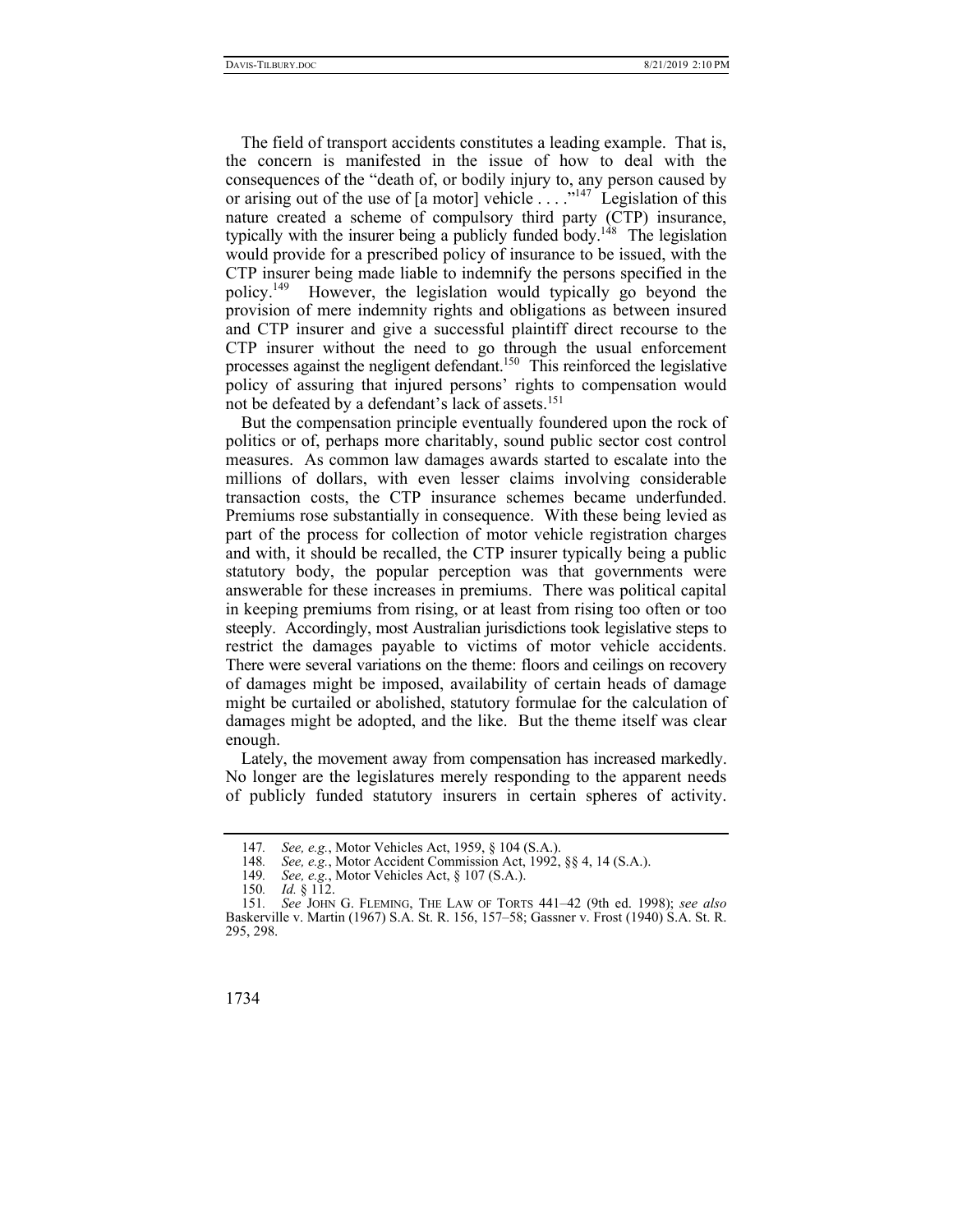Following the collapse of an aggressive discounter in the insurance market, and aided by media report after media report of either large premium increases or the cancellation of popular local attractions and events due to either the unaffordability of insurance premiums or the denial of coverage, the private insurers have been able to convince governments of a public liability insurance crisis in full bloom.<sup>152</sup> The legislative response has been towards nationally consistent and comprehensive tort reform.<sup>153</sup> This followed the recommendations of the Ipp Committee, headed by the Honorable Justice David Ipp of the New South Wales Court of Appeal, which reported on comprehensive reforms to the law of negligence designed to reduce the cost of injury claims and, as a consequence, the cost of insurance.<sup>154</sup>

Developments in the second half of the twentieth century mean that, in relation to personal injury claims in Australia, the compensation principle has not *triumphed*. A couple of letters have been lost, and it has instead been *trumped*—by affordability. That this is the case is conspicuously driven home through the realization that the Ipp Committee was established, not by the law officers of the executive branches of governments in Australia, but by the Commonwealth Minister for Revenue and Assistant Treasurer, with the concurrence of State and Territory Treasurers.<sup>155</sup>

*Id.* at ix. Note also the second Term of Reference: "Develop and evaluate principled options to *limit liability and quantum* of awards for damages." *Id.* (emphasis added).



<sup>152</sup>*. See, e.g.*, the official *Report* (at 1) accompanying the introduction into the South Australian legislature of the Law Reform (Ipp Recommendations) Bill 2003: "This Bill represents the second stage of the Government's legislative response to the crisis in the cost and availability of insurance." See the legislative record: South Australia, *Parliamentary Debates*, House of Assembly, 3 April 2003, 2700 (K. O. Foley, Deputy Premier).

<sup>153</sup>*. See, e.g.*, Civil Liability Amendment (Personal Responsibility) Bill, 2002 (N.S.W.).

 <sup>154.</sup> LAW OF NEGLIGENCE REVIEW PANEL, *Review of the Law of Negligence Report* (2002).

 <sup>155.</sup> Further in this regard, note the opening to the Ipp Committee's Terms of Reference:

The award of damages for personal injury has become unaffordable and unsustainable as the principal source of compensation for those injured through the fault of another. It is desirable to examine a method for the reform of the common law with the objective of limiting liability and quantum of damages arising from personal injury and death.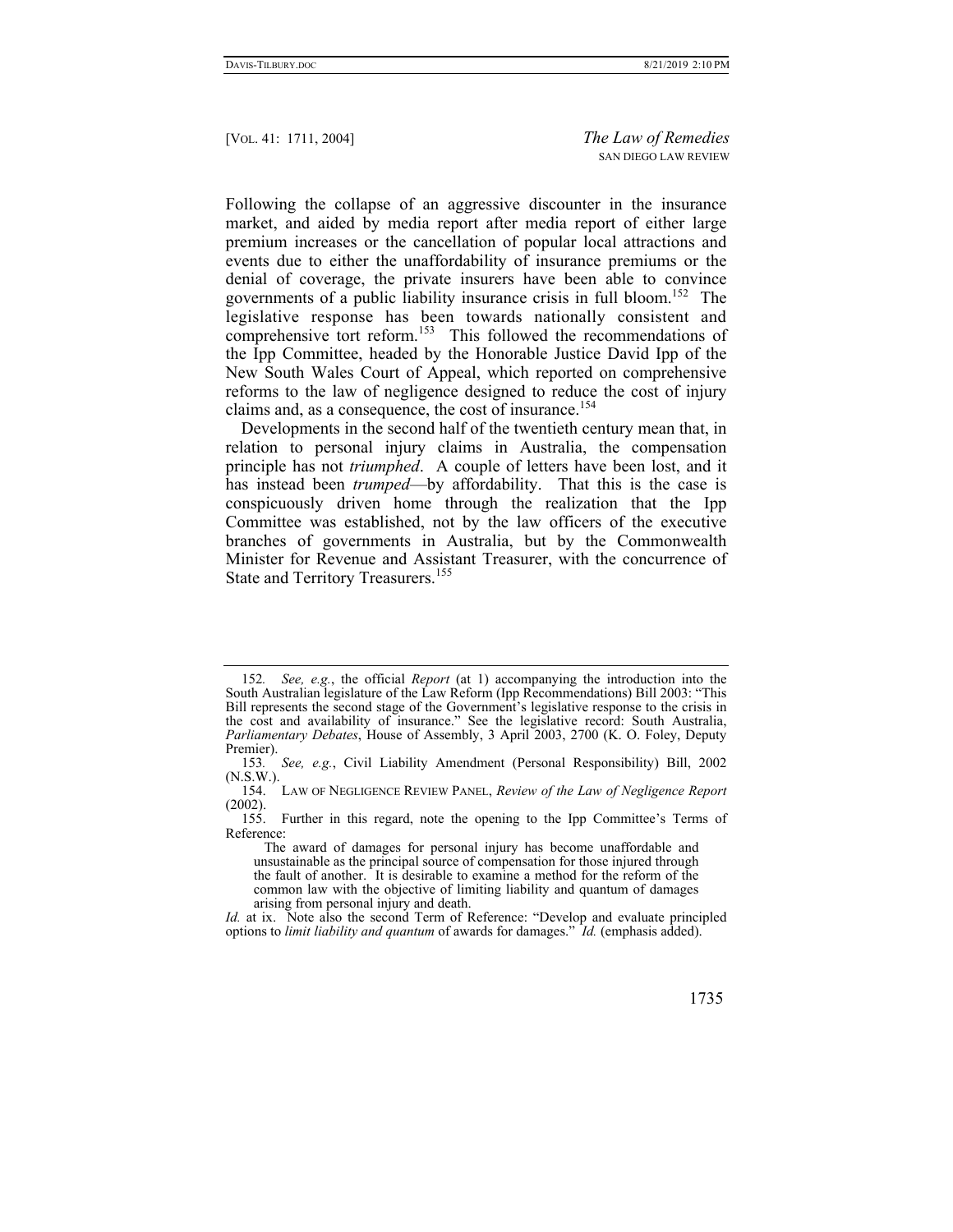### VI. ISSUES FOR THE TWENTY-FIRST CENTURY

The importance of viewing the law of remedies as a whole, rather than as a series of disparate nominate responses, is that it focuses attention on two inexorably connected issues, namely, the relationship between right and remedy; and the factors that affect remedial choice. Both of these issues are fundamental to the future development of the law of remedies. They raise, in particular, the question of the extent to which liability and remedy involve congruent rights (the "monist view") or ought to be subject to separate consideration and determination (the "dualist view").<sup>156</sup> And, if the latter, the extent to which choice of remedy belongs to the plaintiff or to the court. These are difficult questions, whose answers will have to address many powerful considerations along the way, including that of "discretionary remedialism."<sup>157</sup> The degree to which the courts become involved in the determination of these issues in the twenty-first century depends, in no small measure, on the extent to which today's law students come to appreciate the importance of an awareness of the law of remedies as a whole.

We have no doubt that most Australian law students will graduate with a sound understanding of nominate remedies that recognizes the need to articulate clearly the policies and objectives underlying each remedy, while bearing in mind the necessity for doctrinal "fit."<sup>158</sup> They will thus be well prepared to address, for example, the issue that must, inevitably, be faced in Australia about whether, in view of the dominance of compensation in the civil law, exemplary damages ought to have a place in our legal system at all,<sup>159</sup> and, if so, exactly what that place should be.

<sup>156</sup>*. See generally* Kit Barker, *Rescuing Remedialism in Unjust Enrichment Law: Why Remedies are Right*, 57 CAMBRIDGE L.J. 301 (1998); Peter Birks, *Rights, Wrongs, and Remedies*, 20 OXFORD J. LEGAL STUD. 1 (2000); Grant Hammond, *Rethinking Remedies: The Changing Conception of the Relationship Between Legal and Equitable Remedies*, *in* REMEDIES: ISSUES AND PERSPECTIVES Ch. 4 (Jeffrey Berryman ed., 1991); Grant Hammond, *The Place of Damages in the Scheme of Remedies*, *in* ESSAYS ON DAMAGES Ch. 9 (P.D. Finn ed., 1992); Michael Tilbury, *Remedies and the Classification of Obligations*, *in* THE LAW OF OBLIGATIONS: CONNECTIONS AND BOUNDARIES Ch. 2 (Andrew Roberston ed., 2004); Justice Thomas, *An Endorsement of a More Flexible Law of Civil Remedies*, 7 WAIKATO L. REV. 23 (1999); Donovan W.M. Waters, *Liability and Remedy: An Adjustable Relationship*, 64 SASK. L. REV*.* 429 (2001).

<sup>157</sup>*. See* Peter Birks, *Three Kinds of Objection to Discretionary Remedialism*, 29 U. W. AUSTL. L. REV*.* 1 (2000) (arguing that allowing courts a strong discretion in remedy selection destabilizes the rule of law); *cf.* Simon Evans, *Defending Discretionary Remedialism*, 23 SYDNEY L. REV. 463 (2001) (arguing that the discretion in remedy selection is circumscribed and necessary).

 <sup>158.</sup> On which, see especially *Harris v. Digital Pulse Pty. Ltd.* (2003) 56 N.S.W.L.R. 298, 335–39 (Mason, P., dissenting).

 <sup>159.</sup> The High Court acknowledges this in *Gray v. Motor Accident Commission* (1998) 196 C.L.R. 1, 10, 33 (Austl.); *see also* Kuddus v. Chief Constable of Leicestershire Constabulary, [2002] 2 A.C. 122, 134–35 (H.L. 2001) (opinion of Lord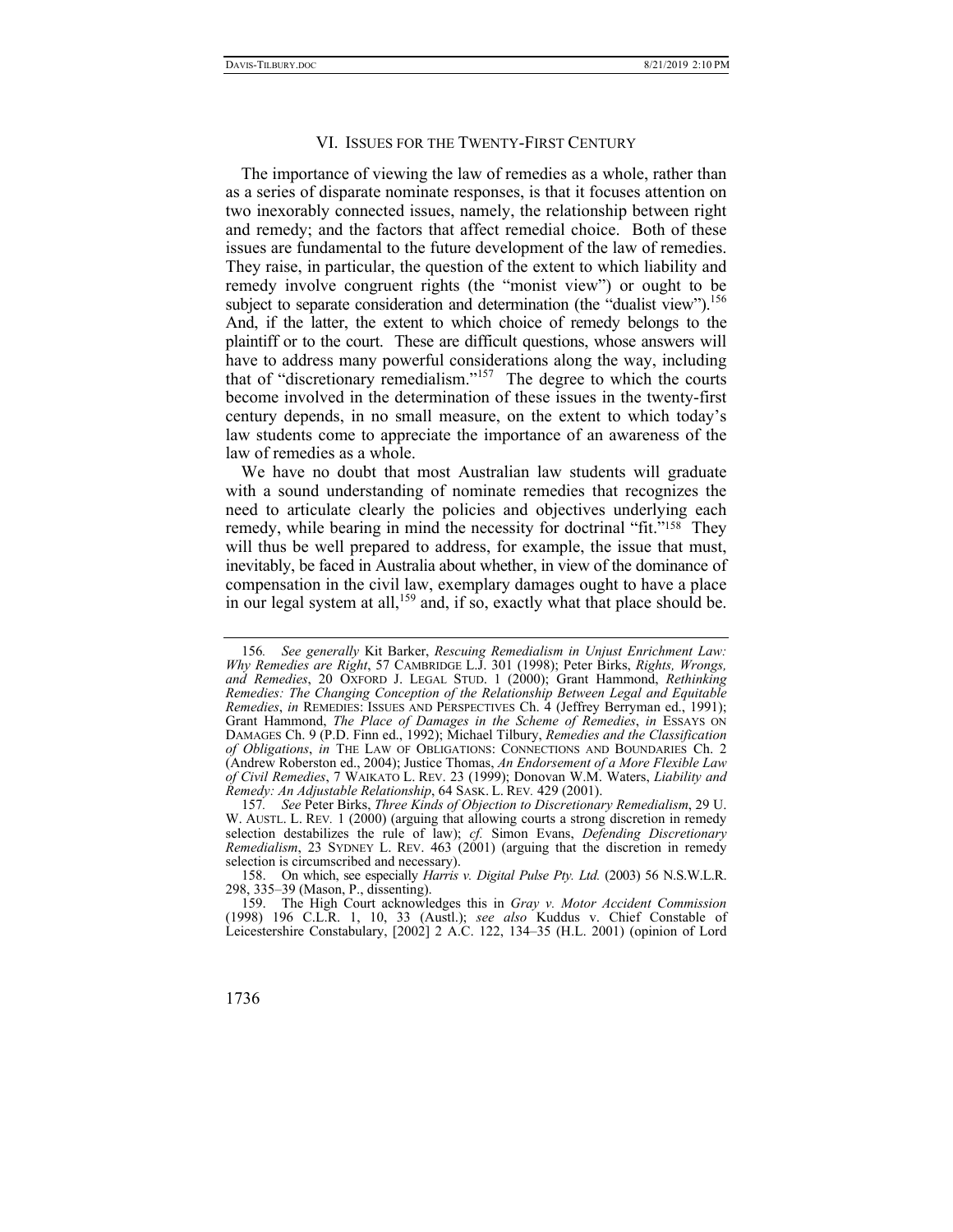This necessitates at least an analysis of the underlying rationale of exemplary damages. But an understanding and appreciation of that rationale may not be enough. To articulate the basis of exemplary damages in terms of punishment or deterrence is one thing.<sup>160</sup> But to include within the purpose of exemplary damages the assuagement of the urge for revenge and the discouragement of self-help<sup>161</sup> is to envisage a remedy whose purpose is more indeterminate. The more so if those purposes then come to be articulated as "deterrence, vindication, condemnation, education, the avoidance of the abuses of . . . power, appeasement of the victim and the symbolic impact of a decision as an expression of society's disapproval of certain conduct."<sup>162</sup>

To define a remedy in such wide terms begs the question of its relationship to other remedies. It demonstrates the need for a holistic approach to remedies. As does the isolation of legal and equitable remedies. To take the example of exemplary damages once again: can we really support a rule that denies exemplary damages simply on the basis that the plaintiff's claim is in equity?163 The result is purportedly justified by appealing to the notion that "equity and penalty are strangers."<sup>164</sup> But why is the common law any different? Indeed, is not the result the wrong way around? After all, the common law remedy of damages is imbued with the notion of compensation (not punishment) and compensation is the governing purpose of remedies in most legal systems.165 Equitable money remedies have only recently embraced the concept as such.<sup>166</sup> Traditionally, they are gain-based. And gain-based remedies, with their

Slynn); *id.* at 137–38 (opinion of Lord Mackay); *cf.* the opinions of Lord Hutton, *id*. at 146–49, and Lord Scott, *id.* at 155–57.

<sup>160</sup>*. See, e.g.*, Uren v. John Fairfax & Sons Pty. Ltd. (1966) 117 C.L.R. 118, 150 (Austl.), *aff'd sub nom.* Austl. Consol. Press Ltd. v. Uren, [1969] 1 A.C. 590, 615 (P.C.  $\frac{1967}{161}$ .

<sup>161</sup>*. See* Lamb v. Cotogno (1987) 164 C.L.R. 1, 9 (Austl.).

 <sup>162.</sup> Bottrill v. A. [2001] 3 N.Z.L.R. 622, 648 (C.A.) (Thomas, J., dissenting)*.* In a powerful decision, the majority of the New Zealand Court of Appeal restricted the rationale of exemplary damages to punishment, but they were overruled by the Privy Council who saw that purpose as including "an emphatic vindication of the plaintiff's rights." A. v. Bottrill, [2003] 1 A.C. 449, 457 (P.C. 2002); *cf. id.* at 466 (Lords Hutton and Millett, dissenting).

 <sup>163.</sup> Consider *Harris* 56 N.S.W.L.R. at 298.

 <sup>164.</sup> The expression comes from the judgment of Justice Somers in *Aquaculture Corp. v. New Zealand Green Mussel Co.* [1990] 3 N.Z.L.R. 299, 302.

<sup>165</sup>*. See* Hans Stoll, *Consequence of Liability: Remedies*, *in* 11 INTERNATIONAL ENCYCLOPEDIA OF COMPARATIVE LAW (TORTS) [8-1] (André Tunc ed., 1983).

<sup>166</sup>*. See supra* Part IV.